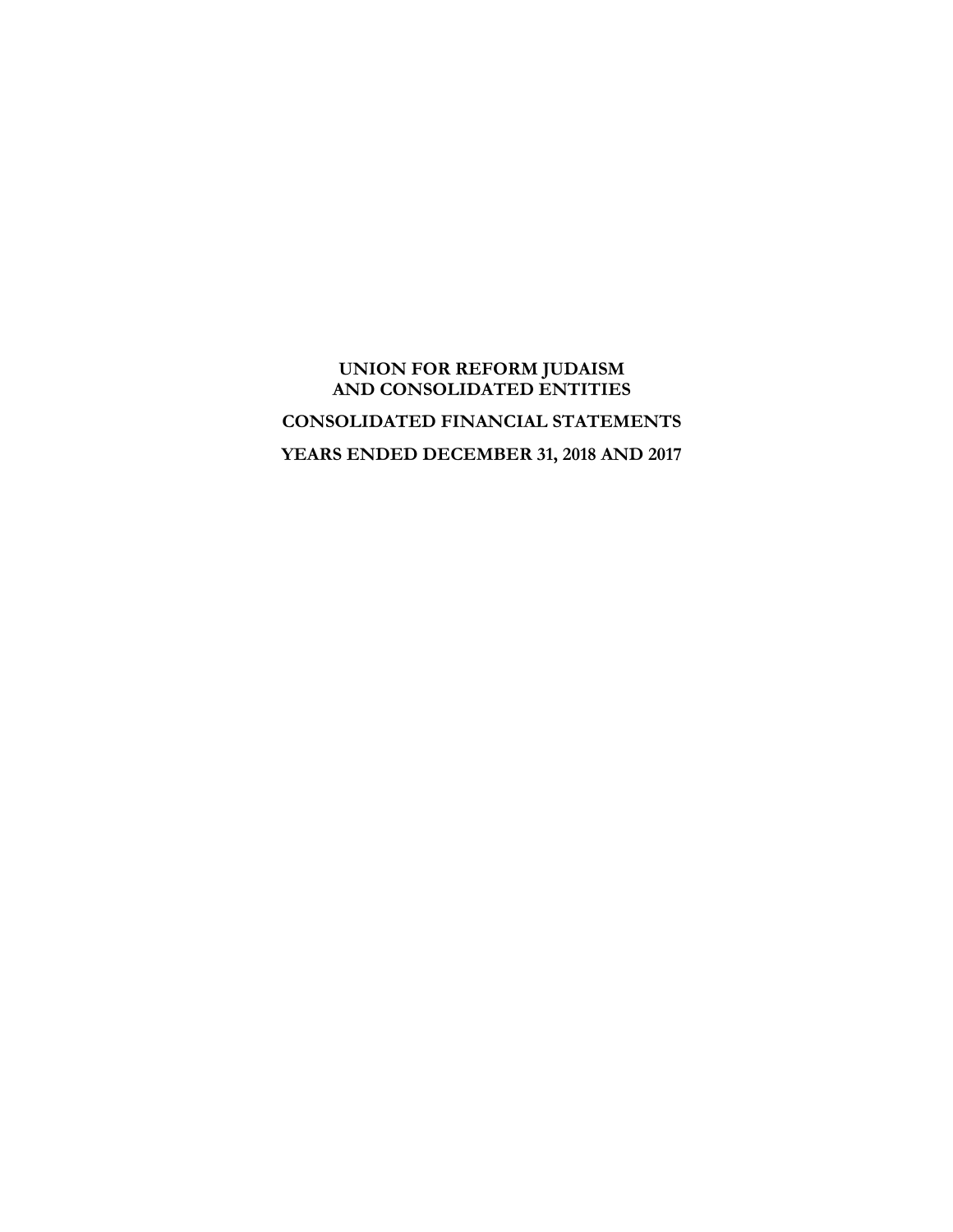#### **UNION FOR REFORM JUDAISM AND CONSOLIDATED ENTITIES FOR THE YEARS ENDED DECEMBER 31, 2018 AND 2017**

# **Table of Contents**

|                                            | <u>Page</u> |
|--------------------------------------------|-------------|
| <b>Independent Auditor's Report</b>        | $1 - 2$     |
| <b>Consolidated Financial Statements</b>   |             |
| Statements of financial position           | 3           |
| Statements of activities                   | 4           |
| Statements of functional expenses          | $5 - 6$     |
| Statements of cash flows                   | 7           |
| Notes to consolidated financial statements | $8 - 35$    |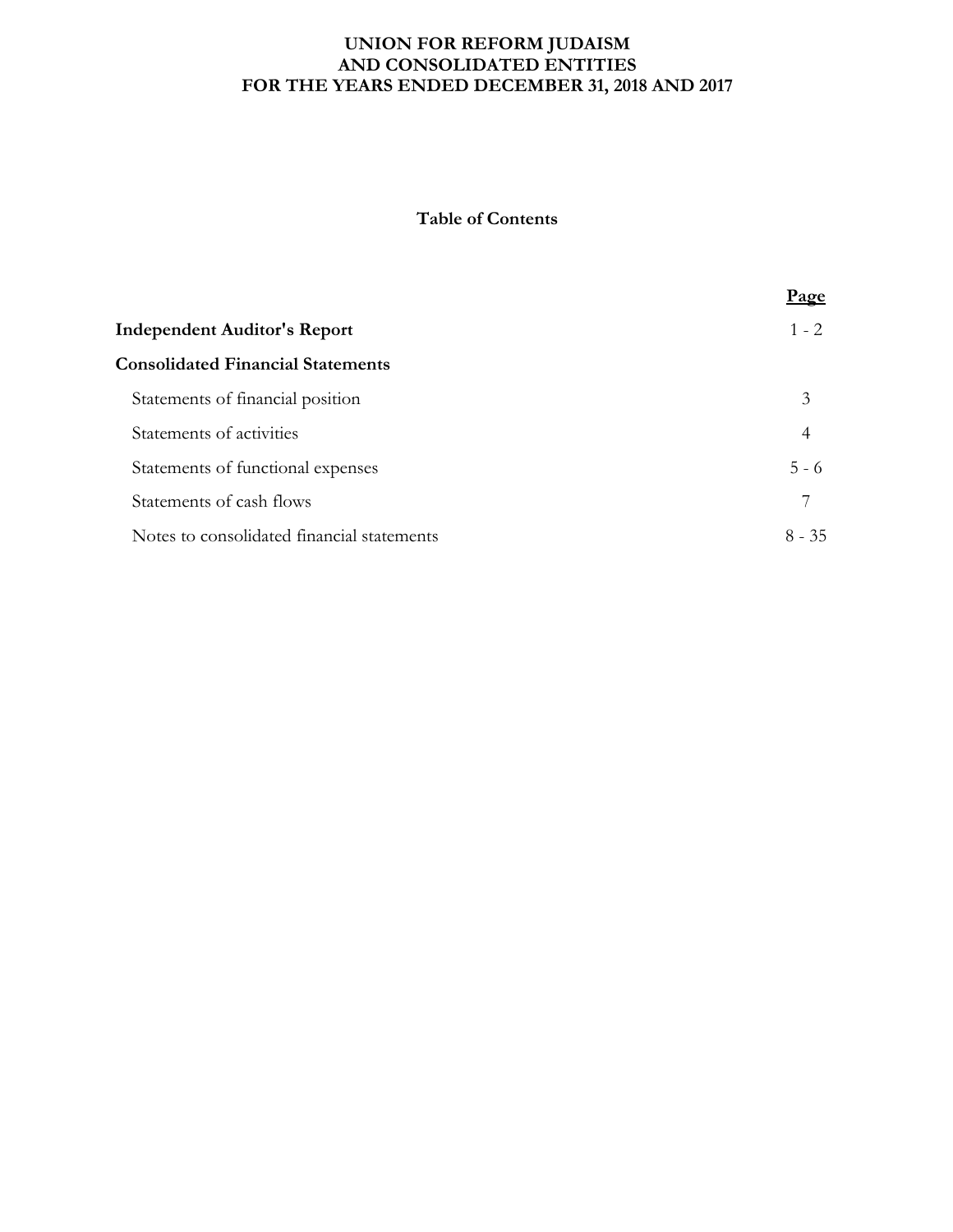

## **INDEPENDENT AUDITOR'S REPORT**

To the Board of Trustees Union for Reform Judaism

We have audited the accompanying consolidated financial statements of Union for Reform Judaism and Consolidated Entities, which comprise the consolidated statements of financial position as of December 31, 2018 and 2017, and the related consolidated statements of activities, functional expenses and cash flows for the years then ended, and the related notes to the consolidated financial statements.

## **Management's Responsibility for the Financial Statements**

Management is responsible for the preparation and fair presentation of these consolidated financial statements in accordance with accounting principles generally accepted in the United States of America; this includes the design, implementation, and maintenance of internal control relevant to the preparation and fair presentation of consolidated financial statements that are free from material misstatement, whether due to fraud or error.

#### **Auditor's Responsibility**

Our responsibility is to express an opinion on these consolidated financial statements based on our audits. We conducted our audits in accordance with auditing standards generally accepted in the United States of America. Those standards require that we plan and perform the audit to obtain reasonable assurance about whether the consolidated financial statements are free from material misstatement.

An audit involves performing procedures to obtain audit evidence about the amounts and disclosures in the consolidated financial statements. The procedures selected depend on the auditor's judgment, including the assessment of the risks of material misstatement of the consolidated financial statements, whether due to fraud or error. In making those risk assessments, the auditor considers internal control relevant to the entity's preparation and fair presentation of the consolidated financial statements in order to design audit procedures that are appropriate in the circumstances, but not for the purpose of expressing an opinion on the effectiveness of the entity's internal control. Accordingly, we express no such opinion. An audit also includes evaluating the appropriateness of accounting policies used and the reasonableness of significant accounting estimates made by management, as well as evaluating the overall presentation of the consolidated financial statements.

We believe that the audit evidence we have obtained is sufficient and appropriate to provide a basis for our audit opinion.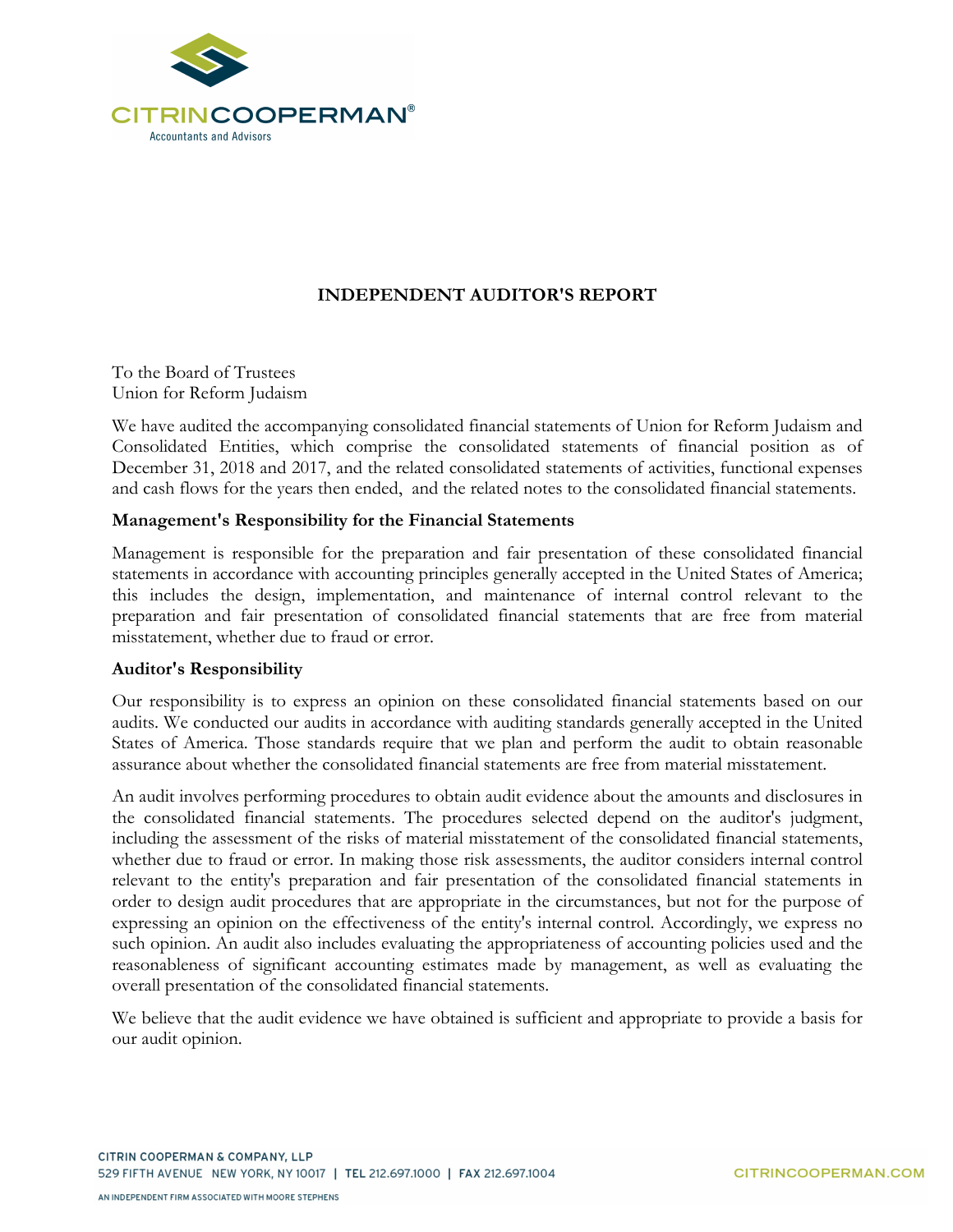

## **Opinion**

In our opinion, the consolidated financial statements referred to above present fairly, in all material respects, the financial position of Union for Reform Judaism and Consolidated Entities as of December 31, 2018 and 2017, and the changes in their net assets and their cash flows for the years then ended in accordance with accounting principles generally accepted in the United States of America.

Génie Coopernant Compony, LE

New York, New York June 26, 2019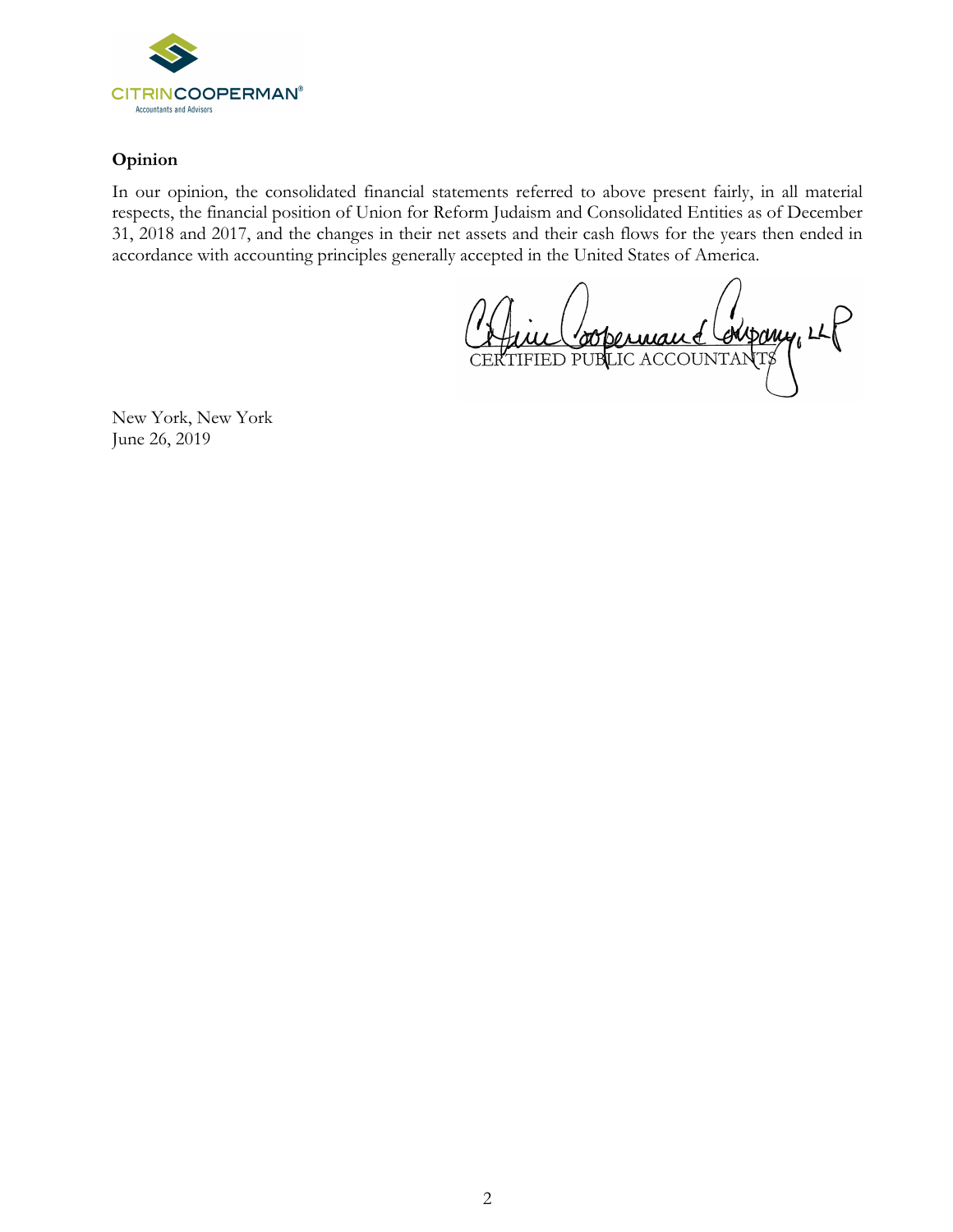## **UNION FOR REFORM JUDAISM AND CONSOLIDATED ENTITIES CONSOLIDATED STATEMENTS OF FINANCIAL POSITION DECEMBER 31, 2018 AND 2017 (In Thousands)**

|                                                                                                                                                                                                                                                                                                      | 2018                                                                    | 2017                                                                 |
|------------------------------------------------------------------------------------------------------------------------------------------------------------------------------------------------------------------------------------------------------------------------------------------------------|-------------------------------------------------------------------------|----------------------------------------------------------------------|
| <b>ASSETS</b>                                                                                                                                                                                                                                                                                        |                                                                         |                                                                      |
| Cash and cash equivalents<br>Contributions receivable, net                                                                                                                                                                                                                                           | \$<br>25,276<br>5,599                                                   | \$<br>27,182<br>4,504                                                |
| Reform Movement Affiliation Commitment<br>(RMAC) receivable, net<br>Accounts and loans receivable, net<br>Camp fee receivable, net<br>Investments<br>Property and equipment, net<br>Operating lease - right of use asset<br>Goodwill<br>Prepaid pension benefit<br>Prepaid expenses and other assets | 2,322<br>2,481<br>30,908<br>94,478<br>66,905<br>1,086<br>1,202<br>1,277 | 2,582<br>2,274<br>30,049<br>100,555<br>66,689<br>1,202<br>759<br>783 |
| <b>TOTAL ASSETS</b>                                                                                                                                                                                                                                                                                  | 231,534                                                                 | 236,579                                                              |
| <b>LIABILITIES AND NET ASSETS</b>                                                                                                                                                                                                                                                                    |                                                                         |                                                                      |
| Liabilities:<br>Accounts payable, accrued expenses and other liabilities<br>Reserves for strategy implementation and restructuring<br>Operating lease liability<br>Notes and mortgage payable<br>Annuities payable<br>Accrued pension liability<br>Deferred revenue                                  | \$<br>4,455<br>1,118<br>1,528<br>15,093<br>135<br>407<br>39,204         | \$<br>6,700<br>348<br>13,973<br>153<br>37,824                        |
| Total liabilities                                                                                                                                                                                                                                                                                    | 61,940                                                                  | 58,998                                                               |
| Commitments and contingencies (Notes 6, 7, 8, 11, 14 and 15)                                                                                                                                                                                                                                         |                                                                         |                                                                      |
| Net assets:<br>Without donor restrictions<br>With donor restrictions                                                                                                                                                                                                                                 | 93,733<br>75,861                                                        | 103,642<br>73,939                                                    |
| Total net assets                                                                                                                                                                                                                                                                                     | 169,594                                                                 | 177,581                                                              |
| <b>TOTAL LIABILITIES AND NET ASSETS</b>                                                                                                                                                                                                                                                              | \$<br>231,534                                                           | \$<br>236,579                                                        |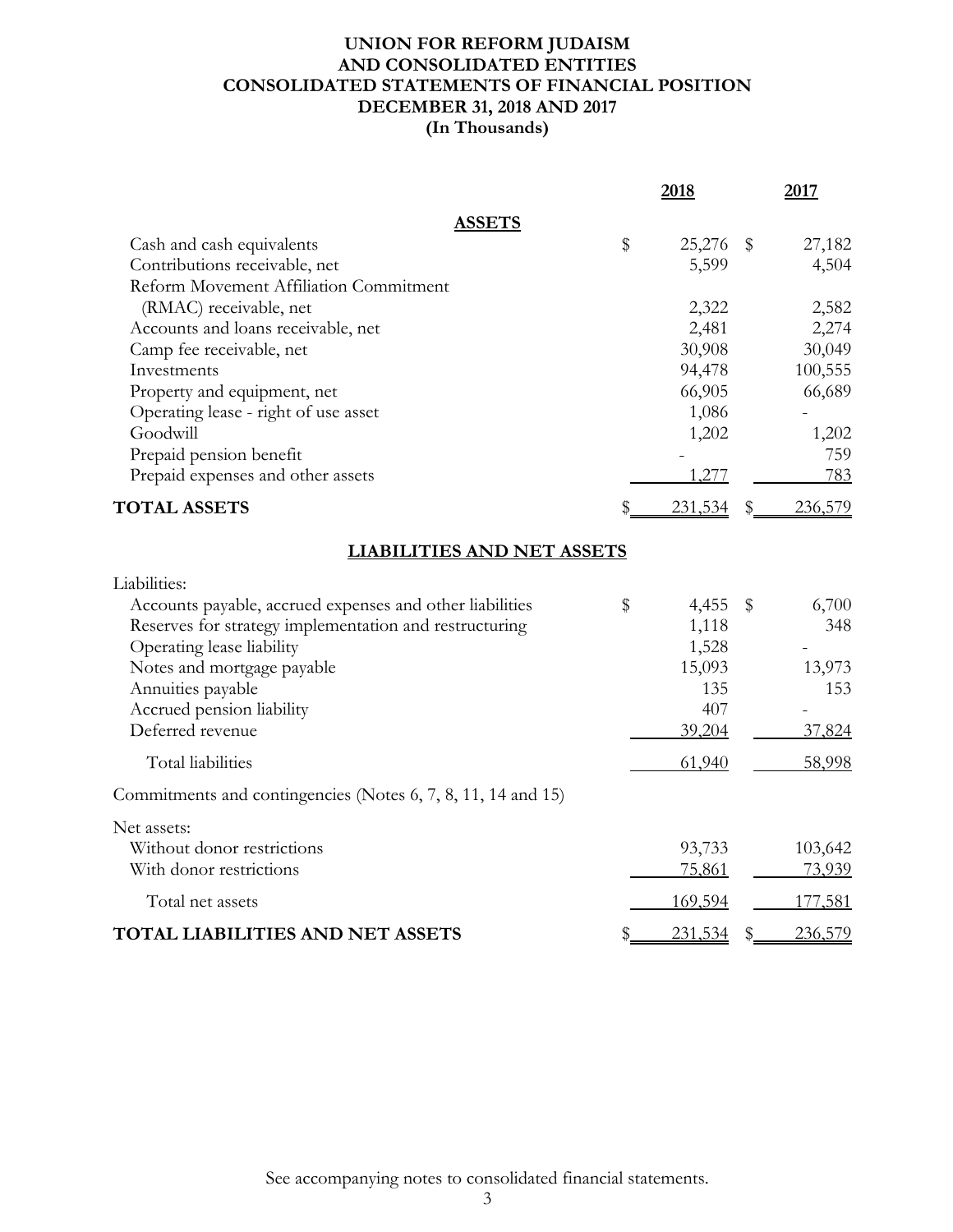## **UNION FOR REFORM JUDAISM AND CONSOLIDATED ENTITIES CONSOLIDATED STATEMENTS OF ACTIVITIES FOR THE YEARS ENDED DECEMBER 31, 2018 AND 2017**

**(In Thousands)**

|                                                                                                                                                                                                           |                               | 2018 |                            |   |                            |                               |  | 2017                       |    |                        |  |  |  |
|-----------------------------------------------------------------------------------------------------------------------------------------------------------------------------------------------------------|-------------------------------|------|----------------------------|---|----------------------------|-------------------------------|--|----------------------------|----|------------------------|--|--|--|
|                                                                                                                                                                                                           | Without Donor<br>Restrictions |      | With Donor<br>Restrictions |   |                            | Without Donor<br>Restrictions |  | With Donor<br>Restrictions |    | Total                  |  |  |  |
| Operating activities:<br>Public support and revenues:<br>Contributions and grants<br>Program fees                                                                                                         | \$<br>$5,701$ \$<br>50,536    |      | 16,839                     | S | 22,540 \$<br>50,536        | 4,796 \$<br>55,031            |  | 10,468                     | \$ | 15,264<br>55,031       |  |  |  |
| <b>RMAC</b><br>Rental and other income<br>Investment return designated for current operations                                                                                                             | 13,380<br>431<br>3,473        |      |                            |   | 13,380<br>431<br>3,473     | 14,015<br>697<br>3,719        |  |                            |    | 14,015<br>697<br>3,719 |  |  |  |
| Total public support and revenues before net assets<br>released from restrictions<br>Net assets released from restrictions                                                                                | 73,521<br>13,696              |      | 16,839<br>(13,696)         |   | 90,360                     | 78,258<br>11,765              |  | 10,468<br>(11, 765)        |    | 88,726                 |  |  |  |
| Total public support and revenues                                                                                                                                                                         | 87,217                        |      | 3,143                      |   | 90,360                     | 90,023                        |  | (1,297)                    |    | 88,726                 |  |  |  |
| Operating expenses:<br>Programs<br>Supporting services:                                                                                                                                                   | 84,963                        |      |                            |   | 84,963                     | 86,375                        |  |                            |    | 86,375                 |  |  |  |
| Management and general<br>Fundraising                                                                                                                                                                     | 2,173<br>7,563                |      |                            |   | 2,173<br>7,563             | 889<br>5,022                  |  |                            |    | 889<br>5,022           |  |  |  |
| Total supporting services                                                                                                                                                                                 | 9,736                         |      |                            |   | 9,736                      | 5,911                         |  |                            |    | 5,911                  |  |  |  |
| Total operating expenses                                                                                                                                                                                  | 94,699                        |      |                            |   | 94,699                     | 92,286                        |  |                            |    | 92,286                 |  |  |  |
| Change in net assets from operations before depreciation and<br>amortization and other activities<br>Depreciation and amortization                                                                        | (7, 482)<br>3,942             |      | 3,143                      |   | (4,339)<br>3,942           | (2,263)<br>4,968              |  | (1,297)                    |    | (3,560)<br>4,968       |  |  |  |
| Change in net assets before other activities                                                                                                                                                              | (11, 424)                     |      | 3,143                      |   | (8,281)                    | (7, 231)                      |  | (1,297)                    |    | (8,528)                |  |  |  |
| Other activities:<br>Investment return in excess of spending rate not designated for<br>current operations<br>Reserves for strategy implementation and restructuring                                      | (7, 534)<br>(836)             |      | (1, 124)                   |   | (8,658)<br>(836)           | 4,242                         |  | 7,949                      |    | 12,191                 |  |  |  |
| Pension-related changes other than periodic costs<br>Foreign currency translation gains (losses)<br>Loss on asset impairment, net of insurance proceeds<br>Insurance proceeds received on insurance claim | (1,829)<br>(66)<br>11.780     |      | (97)                       |   | (1,829)<br>(163)<br>11.780 | 983<br>(44)<br>(3,823)        |  | 61                         |    | 983<br>17<br>(3,823)   |  |  |  |
| Change in net assets                                                                                                                                                                                      | (9,909)                       |      | 1,922                      |   | (7,987)                    | (5,873)                       |  | 6,713                      |    | 840                    |  |  |  |
| Net assets, beginning of year                                                                                                                                                                             | 103,642                       |      | 73,939                     |   | 177,581                    | 109,515                       |  | 67,226                     |    | 176,741                |  |  |  |
| NET ASSETS, END OF YEAR                                                                                                                                                                                   | 93,733                        |      | 75,861                     |   | 169,594                    | 103,642<br>S                  |  | 73,939                     |    | 177,581                |  |  |  |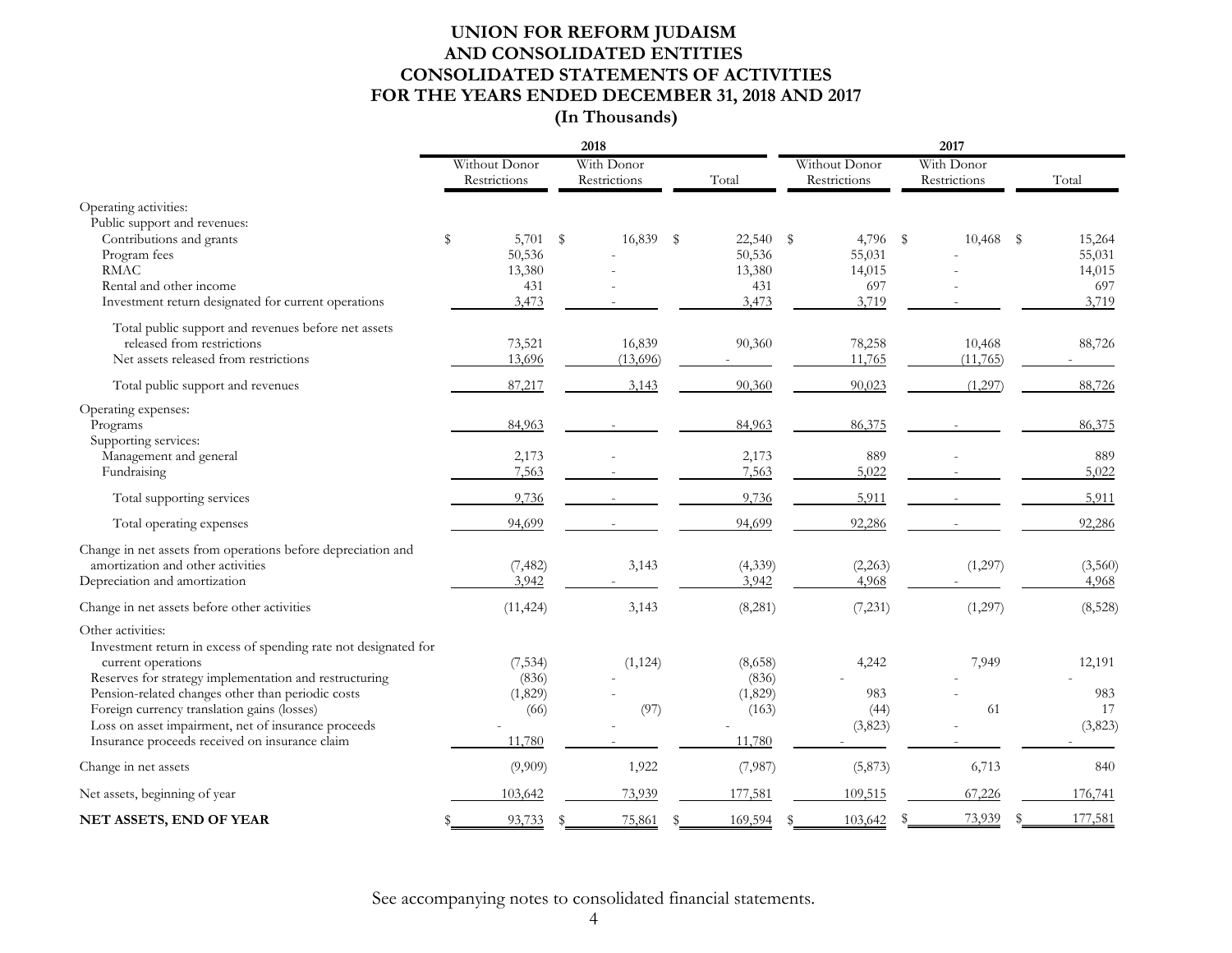## **UNION FOR REFORM JUDAISM AND CONSOLIDATED ENTITIES CONSOLIDATING STATEMENT OF FUNCTIONAL EXPENSES FOR THE YEAR ENDED DECEMBER 31, 2018**

 **(In Thousands)**

|                                                                        |                |   |                                |   |                          |   | <b>Program Expenses</b> |      |                                                                  |                    |                   | <b>Supporting Services</b> |               |      |                           |    |                                        |              |        |
|------------------------------------------------------------------------|----------------|---|--------------------------------|---|--------------------------|---|-------------------------|------|------------------------------------------------------------------|--------------------|-------------------|----------------------------|---------------|------|---------------------------|----|----------------------------------------|--------------|--------|
|                                                                        | Tikkun<br>Olam |   | Strengthening<br>Congregations |   | Audacious<br>Hospitality |   | YOUTH                   |      | <b>Biennial</b><br>Conference<br>and North<br>American<br>Events | Reform<br>Movement | Total<br>Programs |                            | Fundraising   |      | Management<br>and General |    | Total<br>Supporting<br><b>Services</b> |              | Total  |
| Personnel costs                                                        | 2,941          | S | 4,171                          | S | 1,376                    | S | 23,687                  | - \$ | 462                                                              | \$<br>1,251        | \$<br>33,888      | - \$                       | 4,283         | - \$ | 5,598                     | \$ | 9,881                                  | S            | 43,769 |
| Program materials and services                                         | 151            |   | 158                            |   | 26                       |   | 15,139                  |      | $\overline{2}$                                                   | 407                | 15,883            |                            | 451           |      | 149                       |    | 600                                    |              | 16,483 |
| Convention and meeting expenses                                        | 1,058          |   | 324                            |   | 21                       |   | 896                     |      |                                                                  | 53                 | 2,355             |                            | 21            |      | 360                       |    | 381                                    |              | 2,736  |
| Travel and transportation                                              | 144            |   | 199                            |   | 48                       |   | 1,848                   |      | 16                                                               | 31                 | 2,286             |                            | 40            |      | 134                       |    | 174                                    |              | 2,460  |
| Travel and transportation - program                                    | 93             |   | 17                             |   | 10                       |   | 3,944                   |      |                                                                  | 9                  | 4,074             |                            |               |      | 6                         |    |                                        |              | 4,081  |
| Professional fees                                                      | 275            |   | 403                            |   | 104                      |   | 1,562                   |      |                                                                  | 20                 | 2,364             |                            | 187           |      | 1,755                     |    | 1,942                                  |              | 4,306  |
| Marketing and communications                                           | 179            |   | 802                            |   | 367                      |   | 1,200                   |      | 78                                                               | 552                | 3,178             |                            | 65            |      | 293                       |    | 358                                    |              | 3,536  |
| Office and business expense                                            | 124            |   | 28                             |   | 29                       |   | 1,566                   |      | (12)                                                             | 35                 | 1,770             |                            | 116           |      | 1,208                     |    | 1,324                                  |              | 3,094  |
| Wide Area Network and telecom                                          | 20             |   | 21                             |   | 6                        |   | 186                     |      | $\mathcal{E}$                                                    | 8                  | 244               |                            | $\mathcal{E}$ |      | 735                       |    | 738                                    |              | 982    |
| Occupancy costs                                                        | 96             |   | 23                             |   | 16                       |   | 4,998                   |      |                                                                  | 6                  | 5,139             |                            |               |      | 1,023                     |    | 1,023                                  |              | 6,162  |
| Expense attributed to uncollectible                                    |                |   |                                |   |                          |   |                         |      |                                                                  |                    |                   |                            |               |      |                           |    |                                        |              |        |
| accounts                                                               |                |   |                                |   |                          |   |                         |      |                                                                  | 3,251              | 3,251             |                            | 1,889         |      |                           |    | 1,889                                  |              | 5,140  |
| Insurance expense                                                      |                |   |                                |   |                          |   | 1,615                   |      |                                                                  |                    | 1,617             |                            |               |      | 172                       |    | 172                                    |              | 1,789  |
| Shared services - interdepartmental<br>Shared services reimbursed from | 793            |   | 1,231                          |   | 558                      |   | 4,921                   |      | 213                                                              | 822                | 8,538             |                            | 507           |      | (9,045)                   |    | (8,538)                                |              |        |
| affiliates                                                             |                |   |                                |   |                          |   |                         |      |                                                                  |                    |                   |                            |               |      | (307)                     |    | (307)                                  |              | (307)  |
| Interest expense                                                       |                |   |                                |   |                          |   | 376                     |      |                                                                  |                    | 376               |                            |               |      | 92                        |    | 92                                     |              | 468    |
| Total operating expenses before                                        |                |   |                                |   |                          |   |                         |      |                                                                  |                    |                   |                            |               |      |                           |    |                                        |              |        |
| depreciation and amortization                                          | 5,874          |   | 7,378                          |   | 2,561                    |   | 61,938                  |      | 766                                                              | 6,446              | 84,963            |                            | 7,563         |      | 2,173                     |    | 9,736                                  |              | 94,699 |
| Depreciation and amortization                                          |                |   |                                |   |                          |   | 3,609                   |      |                                                                  |                    | 3,609             |                            |               |      | 333                       |    | 333                                    |              | 3,942  |
| <b>TOTAL EXPENSES</b>                                                  | 5,874          |   | 7,378                          |   | 2,561                    | S | 65,547                  |      | 766                                                              | 6,446              | 88,572            |                            | 7,563         |      | 2,506                     |    | 10,069                                 | $\mathbb{S}$ | 98,641 |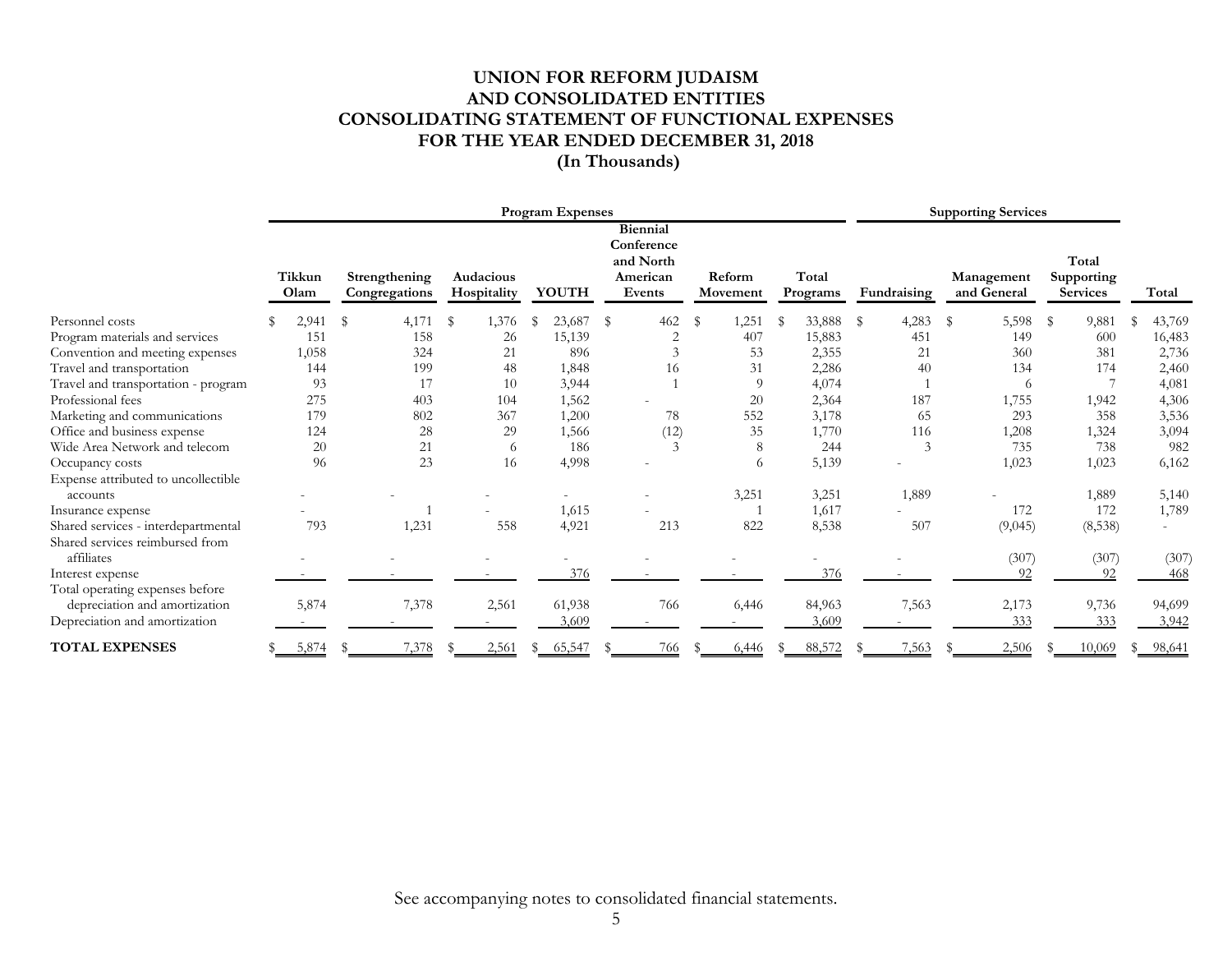## **UNION FOR REFORM JUDAISM AND CONSOLIDATED ENTITIES CONSOLIDATING STATEMENT OF FUNCTIONAL EXPENSES FOR THE YEAR ENDED DECEMBER 31, 2017**

 **(In Thousands)**

|                                                                        |                | <b>Program Expenses</b>        |   |                          |             |             |     |                                                                  |            |                    |    | <b>Supporting Services</b> |      |             |                           |     |                                        |           |
|------------------------------------------------------------------------|----------------|--------------------------------|---|--------------------------|-------------|-------------|-----|------------------------------------------------------------------|------------|--------------------|----|----------------------------|------|-------------|---------------------------|-----|----------------------------------------|-----------|
|                                                                        | Tikkun<br>Olam | Strengthening<br>Congregations |   | Audacious<br>Hospitality | YOUTH       | <b>ARZA</b> |     | <b>Biennial</b><br>Conference<br>and North<br>American<br>Events |            | Reform<br>Movement |    | Total<br>Programs          |      | Fundraising | Management<br>and General |     | Total<br>Supporting<br><b>Services</b> | Total     |
| Personnel costs                                                        | 2,497          | 3,849<br>\$                    | S | 1,352                    | 24,555<br>S | - \$        | 463 | 386<br>S                                                         | $^{\circ}$ | 618                | -S | 33,720                     | - \$ | 2,514       | 5,390<br>S                | - S | 7,904                                  | 41,624    |
| Program materials and services                                         | 190            | 208                            |   | 77                       | 12,520      | 681         |     | 248                                                              |            | 510                |    | 14,434                     |      | 450         |                           |     | 450                                    | 14,884    |
| Convention and meeting expenses                                        | 898            | 412                            |   |                          | 1,845       |             | 84  | 2,737                                                            |            | 28                 |    | 6,013                      |      | 11          | 188                       |     | 199                                    | 6,212     |
| Travel and transportation                                              | 95             | 199                            |   | 25                       | 1,590       |             | 28  | 367                                                              |            | 9                  |    | 2,313                      |      | 16          | 119                       |     | 135                                    | 2,448     |
| Travel and transportation - program                                    | 98             | 24                             |   | 3                        | 3,948       |             |     |                                                                  |            | 8                  |    | 4,085                      |      |             |                           |     |                                        | 4,086     |
| Professional fees                                                      | 347            | 327                            |   | 102                      | 1,539       |             | 18  | 305                                                              |            | 15                 |    | 2,653                      |      | 727         | 1,036                     |     | 1,763                                  | 4,416     |
| Marketing and communications                                           | 283            | 643                            |   | 345                      | 1,089       |             | 81  | 464                                                              |            | 379                |    | 3,284                      |      | 70          | 155                       |     | 225                                    | 3,509     |
| Office and business expense                                            | 76             | 31                             |   | 14                       | 1,421       |             | 24  | 119                                                              |            | 20                 |    | 1,705                      |      | 145         | 915                       |     | 1,060                                  | 2,765     |
| Wide Area Network and telecom                                          | 14             | 17                             |   | 6                        | 200         |             | 8   | 3                                                                |            | $\overline{4}$     |    | 252                        |      |             | 563                       |     | 564                                    | 816       |
| Occupancy costs                                                        | 69             | 30                             |   | 27                       | 4,527       |             |     |                                                                  |            | 7                  |    | 4,660                      |      |             | 932                       |     | 932                                    | 5,592     |
| Expense attributed to uncollectible<br>accounts                        |                |                                |   |                          |             |             |     |                                                                  |            | 3,487              |    | 3,487                      |      | 674         |                           |     | 674                                    | 4,161     |
| Insurance expense                                                      |                |                                |   |                          | 1,405       |             |     | 11                                                               |            |                    |    | 1,418                      |      |             | 189                       |     | 189                                    | 1,607     |
| Shared services - interdepartmental<br>Shared services reimbursed from | 727            | 1,034                          |   | 523                      | 4,620       |             | 83  | 197                                                              |            | 754                |    | 7,938                      |      | 414         | (8, 352)                  |     | (7,938)                                |           |
| affiliates                                                             |                |                                |   |                          |             |             |     |                                                                  |            |                    |    |                            |      |             | (300)                     |     | (300)                                  | (300)     |
| Interest expense                                                       |                |                                |   |                          | 413         |             |     |                                                                  |            |                    |    | 413                        |      |             | 53                        |     | 53                                     | 466       |
| Total operating expenses before<br>depreciation and amortization       | 5,294          | 6,775                          |   | 2,483                    | 59,672      | 1,470       |     | 4,841                                                            |            | 5,840              |    | 86,375                     |      | 5,022       | 889                       |     | 5,911                                  | 92,286    |
| Depreciation and amortization                                          |                |                                |   |                          | 4,475       |             |     |                                                                  |            |                    |    | 4,475                      |      |             | 493                       |     | 493                                    | 4,968     |
| <b>TOTAL EXPENSES</b>                                                  | 5,294          | 6,775                          |   | 2,483                    | \$64,147    | 1,470       |     | 4,841                                                            |            | 5,840              | S  | 90,850                     |      | 5,022       | 1,382                     |     | 6,404                                  | \$ 97,254 |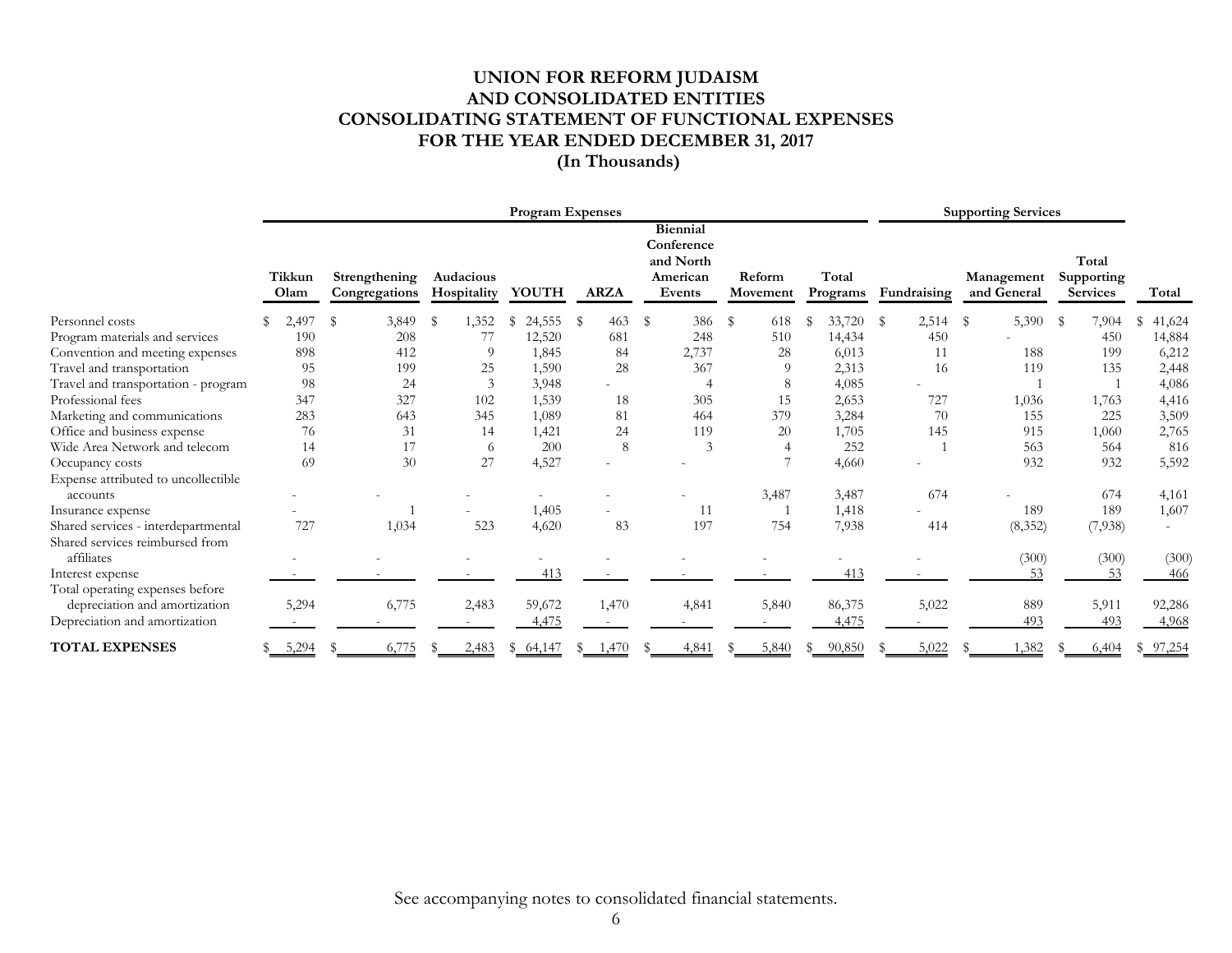## **UNION FOR REFORM JUDAISM AND CONSOLIDATED ENTITIES CONSOLIDATED STATEMENTS OF CASH FLOWS FOR THE YEARS ENDED DECEMBER 31, 2018 AND 2017 (In Thousands)**

|                                                                    | <u> 2018 </u>      | <u>2017</u>   |
|--------------------------------------------------------------------|--------------------|---------------|
| Cash flows from operating activities:                              |                    |               |
| Change in net assets                                               | \$<br>$(7,987)$ \$ | 840           |
| Adjustments to reconcile change in net assets to net cash provided |                    |               |
| by (used in) operating activities:                                 |                    |               |
| Depreciation and amortization                                      | 3,942              | 4,968         |
| Donated securities                                                 | (10)               | (61)          |
| Net unrealized depreciation (appreciation) in fair value of        |                    |               |
| investments                                                        | 10,158             | (11,405)      |
| Net realized gain on sale of investments                           | (2,708)            | (2,391)       |
| Expense attributed to uncollectible accounts                       | 5,140              | 4,161         |
| Gain on insurance proceeds                                         | (11, 784)          |               |
| Loss on asset impairment, net of insurance proceeds                |                    | 3,823         |
| Changes in:                                                        |                    |               |
| Contributions receivable                                           | (1,095)            | 5,336         |
| RMAC receivable                                                    | (4,880)            | (4,160)       |
| Accounts and loans receivable                                      | (207)              | (942)         |
| Camp fee receivable                                                | (859)              | (1,759)       |
| Prepaid pension/accrued liability                                  | 1,166              | (1,400)       |
| Prepaid expenses and other assets                                  | (494)              | 525           |
| Accounts payable, accrued expenses and other liabilities           | (2,023)            | 2,054         |
| Reserves for strategy implementation and restructuring             | 769                | (55)          |
| Right of use asset, net of lease liability                         | 441                |               |
| Annuities payable                                                  | (17)               | (12)          |
| Deferred revenue                                                   | 1,380              | 1,423         |
| Net cash provided by (used in) operating activities                | (9,068)            | 945           |
| Cash flows from investing activities:                              |                    |               |
| Proceeds from sales of investments                                 | 958                | 12,909        |
| Purchases of investments                                           | (2,321)            | (8,227)       |
| Purchases of property and equipment                                | (4, 429)           | (3,926)       |
| Proceeds from insurance claim                                      | 11,784             | <u>15,000</u> |
| Net cash provided by investing activities                          | 5,992              | 15,756        |
| Cash flows from financing activities:                              |                    |               |
| Principal payments on notes and mortgage                           | (1,830)            | (1,897)       |
| Proceeds from additional borrowings                                | 3,000              |               |
| Net cash provided by (used in) financing activities                | 1,170              | (1,897)       |
| Net increase (decrease) in cash and cash equivalents               | (1,906)            | 14,804        |
| Cash and cash equivalents - beginning                              | 27,182             | 12,378        |
| CASH AND CASH EQUIVALENTS - ENDING                                 | <u>25,276</u>      | 27,182        |
| Supplemental disclosures of cash flow information:                 |                    |               |
| Interest paid                                                      | 468                | 466           |
|                                                                    |                    |               |
| Supplemental schedule of non-cash investing activities:            |                    |               |
| Property and equipment additions unpaid at end of year             |                    | 272           |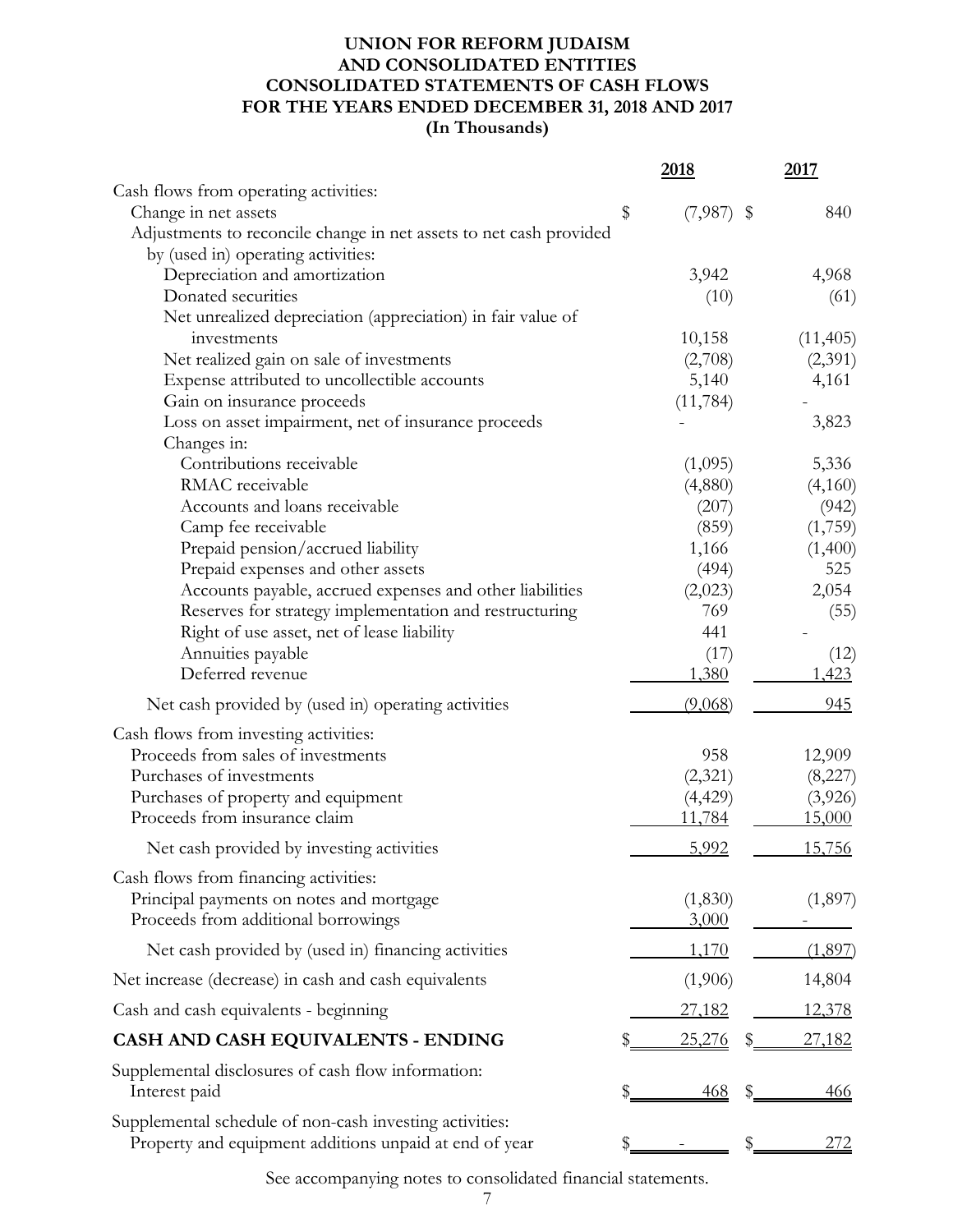## **NOTE 1. ORGANIZATION AND SUMMARY OF SIGNIFICANT ACCOUNTING POLICIES**

#### Organization and basis of presentation

The Union for Reform Judaism ("URJ") builds community at every level—from the way we collaborate with congregations, organizations, and individuals to how we make connections across North America to advance contemporary and inclusive Jewish life. Providing vision and voice to transform the way people connect to Judaism, we help congregations stay relevant and innovative, motivate more young Jews to embrace Jewish living, agitate for a more progressive society, and foster meaningful connections to Israel.

The URJ has grown into the largest and most powerful force in North American Jewish life, with nearly 900 member congregations and work that inspires, connects and educates millions of people. Our legacy, reach, leadership, and vision mean that we can unite thousands of years of tradition with a modern, evolving Judaism to strengthen Jewish communities today and for future generations.

The URJ is an Ohio corporation that was founded in Cincinnati, Ohio, in 1873 as the Union of American Hebrew Congregations ("UAHC"). In November 2003, the UAHC's name was changed to the Union for Reform Judaism.

The consolidated financial statements consist of the following entities:

- Union for Reform Judaism
- Canadian Council for Reform Judaism
- URJ Canada/Union Juive Liberale au Canada
- Union for Reform Judaism Camp George
- Maple Lake Centre
- Association of Reform Zionists of America (ARZA)
- 6 Points Community and Conference Center (effective in 2018)

The URJ and its consolidated entities are exempt from federal income taxes under Section  $501(c)(3)$  of the Internal Revenue Code and from state and local taxes under comparable laws when applicable. Activities of the URJ in Canada are carried out through related corporations that are either Canadian registered charities or otherwise exempt from income tax in Canada.

During 2018, a new nonprofit benefit corporation was formed: the 6 Points Community and Conference Center. This corporation is organized under the California Nonprofit Public Benefit Corporation Law for public and charitable purposes, specifically to operate a community center for the benefit of community-based groups in the San Francisco Bay Area of California. This corporation was organized exclusively for charitable purposes and is in the process of obtaining Section 501 (c)(3) of the Internal Revenue Code approval. This new corporation will construct and operate a Community and Conference Center that will be located at Camp Newman, which is owned by the URJ. The new corporation had no payroll, revenues or other operating expenses in 2018.

The URJ's consolidated financial statements are presented in thousands of U.S. dollars.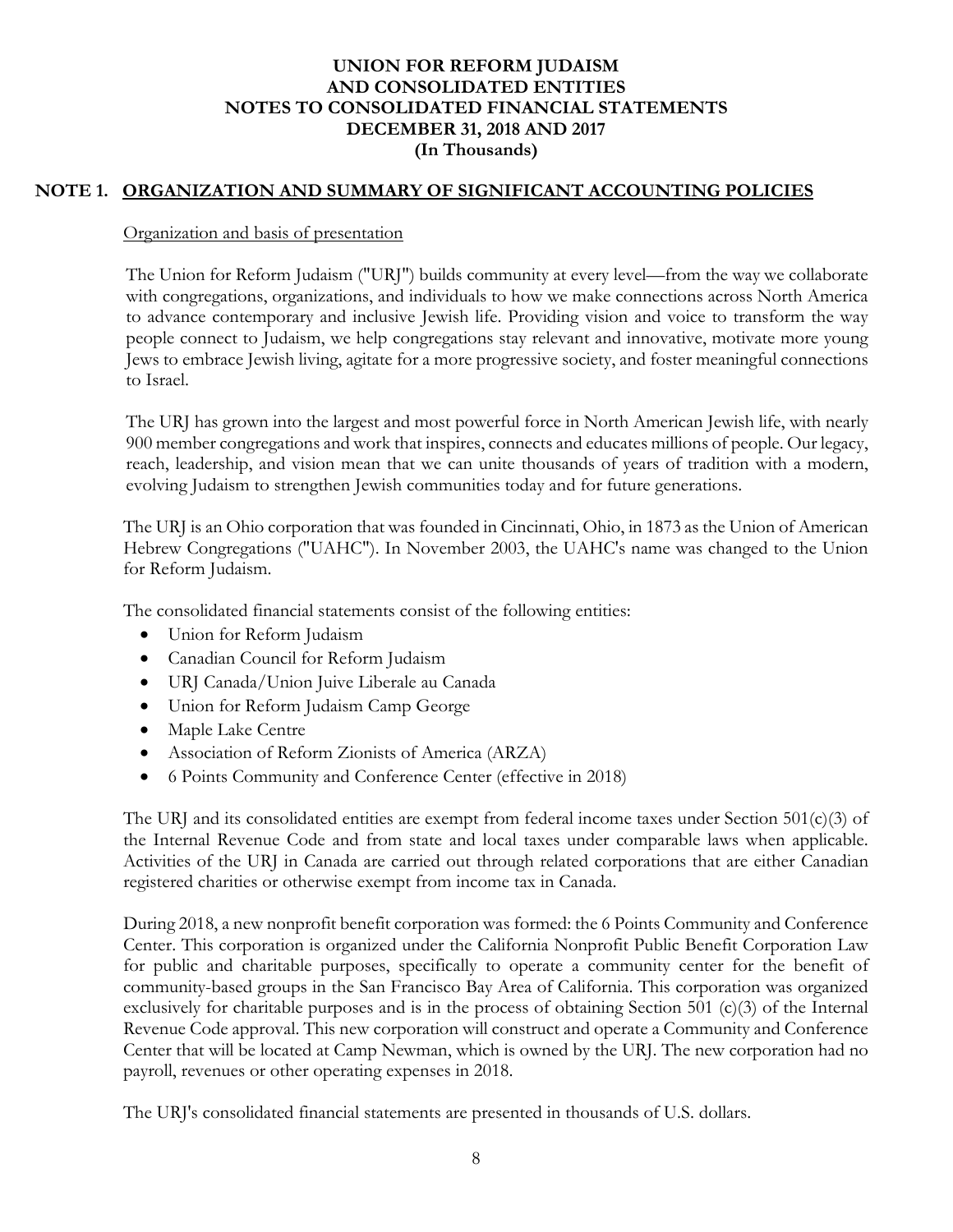## **NOTE 1. ORGANIZATION AND SUMMARY OF SIGNIFICANT ACCOUNTING POLICIES (CONTINUED)**

#### Basis of accounting and principles of consolidation

The consolidated financial statements of the URJ have been prepared using the accrual basis of accounting and conform to accounting principles generally accepted in the United States of America ("U.S. GAAP") as applicable to not-for-profit organizations. All significant intercompany accounts and transactions are eliminated in consolidation.

#### Functional allocation of expenses

The costs of providing programs and other activities have been summarized on a functional basis in the accompanying consolidated statements of activities. The accompanying consolidating statements of functional expenses present the natural classification detail of expenses by function. Accordingly, certain costs have been allocated by management, using appropriate measurement methodologies, among the program services, management and general, and fundraising.

The expenses that are allocated include the following:

| Expense                                    | Method of Allocation                                 |  |  |  |  |  |  |
|--------------------------------------------|------------------------------------------------------|--|--|--|--|--|--|
| Personnel costs                            | Time and effort                                      |  |  |  |  |  |  |
| Program materials and services             | Direct costs                                         |  |  |  |  |  |  |
| Convention and meeting expenses            | Direct costs                                         |  |  |  |  |  |  |
| Travel and transportation                  | Direct costs                                         |  |  |  |  |  |  |
| Travel and transportation - program        | Direct costs                                         |  |  |  |  |  |  |
| Professional fees                          | Direct costs                                         |  |  |  |  |  |  |
| Marketing and communications               | Time and effort and direct costs                     |  |  |  |  |  |  |
| Office and business expense                | Direct costs                                         |  |  |  |  |  |  |
| Wide Area Network and telecom              | Direct costs                                         |  |  |  |  |  |  |
| Occupancy costs                            | Direct costs                                         |  |  |  |  |  |  |
|                                            | Direct costs, location of insured assets and         |  |  |  |  |  |  |
| Insurance expense                          | full time equivalent positions                       |  |  |  |  |  |  |
| Shared services - interdepartmental        | Full time equivalent positions and square<br>footage |  |  |  |  |  |  |
| Shared services reimbursed from affiliates | Full time equivalent positions and square<br>footage |  |  |  |  |  |  |
| Interest expense                           | Direct costs                                         |  |  |  |  |  |  |

#### Use of estimates

The preparation of consolidated financial statements in conformity with U.S. GAAP requires management to make estimates and assumptions that affect the reported amounts of assets, liabilities, revenues and expenses, as well as disclosure of contingent assets and liabilities. Actual results may differ from those estimates.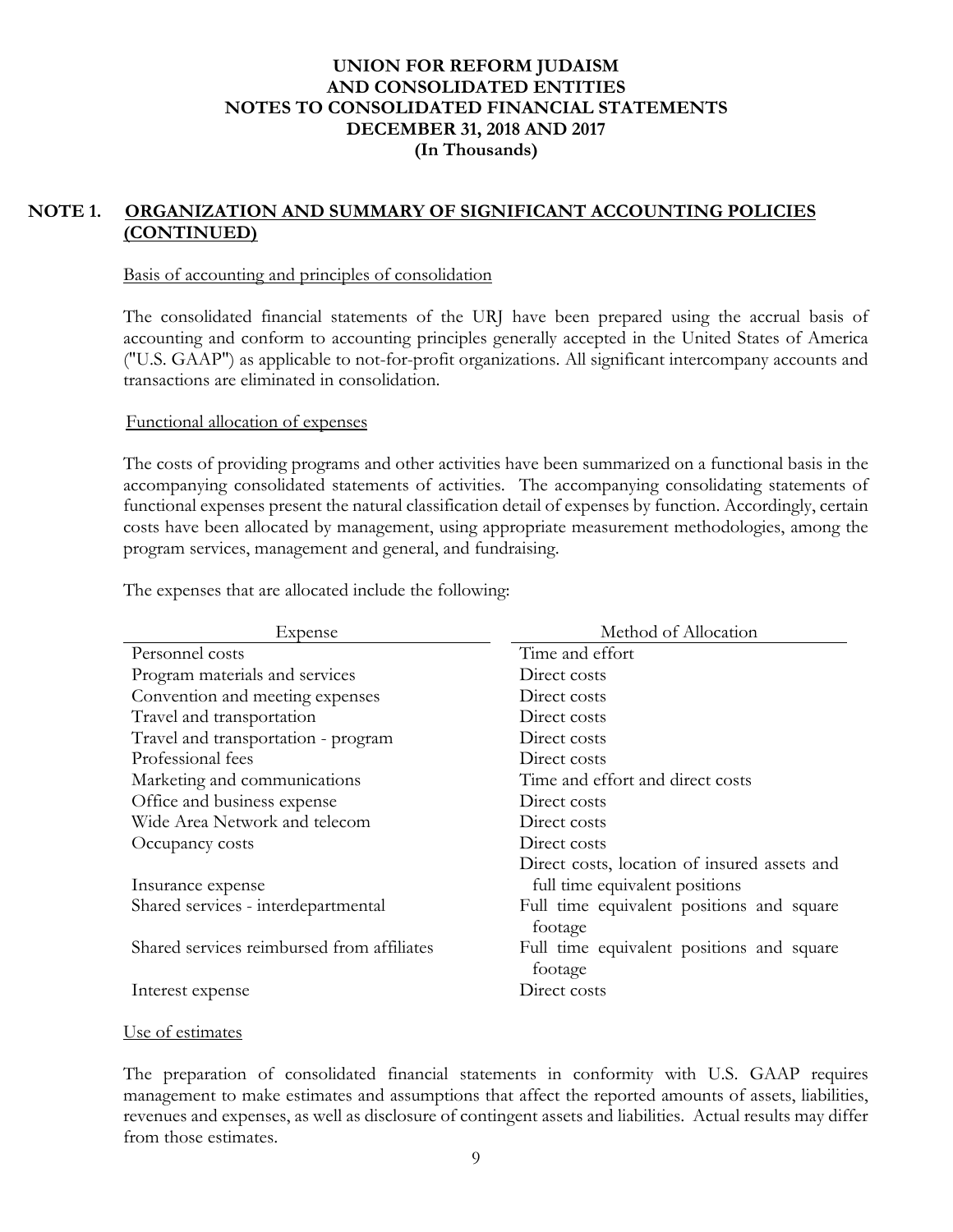## **NOTE 1. ORGANIZATION AND SUMMARY OF SIGNIFICANT ACCOUNTING POLICIES (CONTINUED)**

#### Reclassifications

Certain amounts in the prior year consolidated financial statements have been reclassified to conform to the current year presentation. These reclassification adjustments had no effect on the URJ's previously reported change in net assets.

#### Cash and cash equivalents

For financial reporting purposes, the URJ considers all highly liquid investments with maturities of three months or less when purchased to be cash equivalents. Cash equivalents and certificates of deposit considered to be part of the investment portfolio are reflected as investments in the accompanying consolidated financial statements.

#### Reform Movement Affiliation Commitment (RMAC) (formerly Membership Dues)

RMAC provides financial support to the URJ and the Hebrew Union College - Jewish Institute of Religion (the "HUC-JIR"), a separate corporation. Congregations contribute 4% of their adjusted operating revenues but may request adjustments based on financial hardship. Staff meet with congregation representatives to agree on such adjustments in accordance with policies set by the Membership Committee of the board. The URJ and the HUC-JIR have agreed to allocate cash collections of RMAC by the URJ according to the following formula: 56% to the URJ and 44% to HUC-JIR.

### **Receivables**

Contributions receivable are reported at the outstanding unpaid principal balances, reduced by an allowance for uncollectible contributions and net present value calculation. The URJ estimates its doubtful accounts based on historical bad debt, factors related to specific donors' ability to pay and current economic trends. The URJ writes off contributions receivable against the allowance when a balance is determined to be uncollectible.

RMAC receivables, accounts and loans receivable, and camp fees receivable are recorded at net realizable value, which consists of the carrying amount less the allowance for doubtful accounts. The URJ maintains an allowance for doubtful accounts for estimated losses resulting from the inability of individuals or organizations to make required payments. The URJ considers the following factors when determining the collectability of specific accounts: past transaction history, current economic trends and changes in payment terms. If the financial condition of the individual or organization were to deteriorate, adversely affecting their ability to make payments, additional allowances may be required. Based on management's assessment, the URJ provides for estimated uncollectable amounts through a charge to earnings and credit to valuation allowance. Balances that remain outstanding after the URJ has made reasonable collection efforts are written off through a charge to the valuation allowance and credit to the receivable.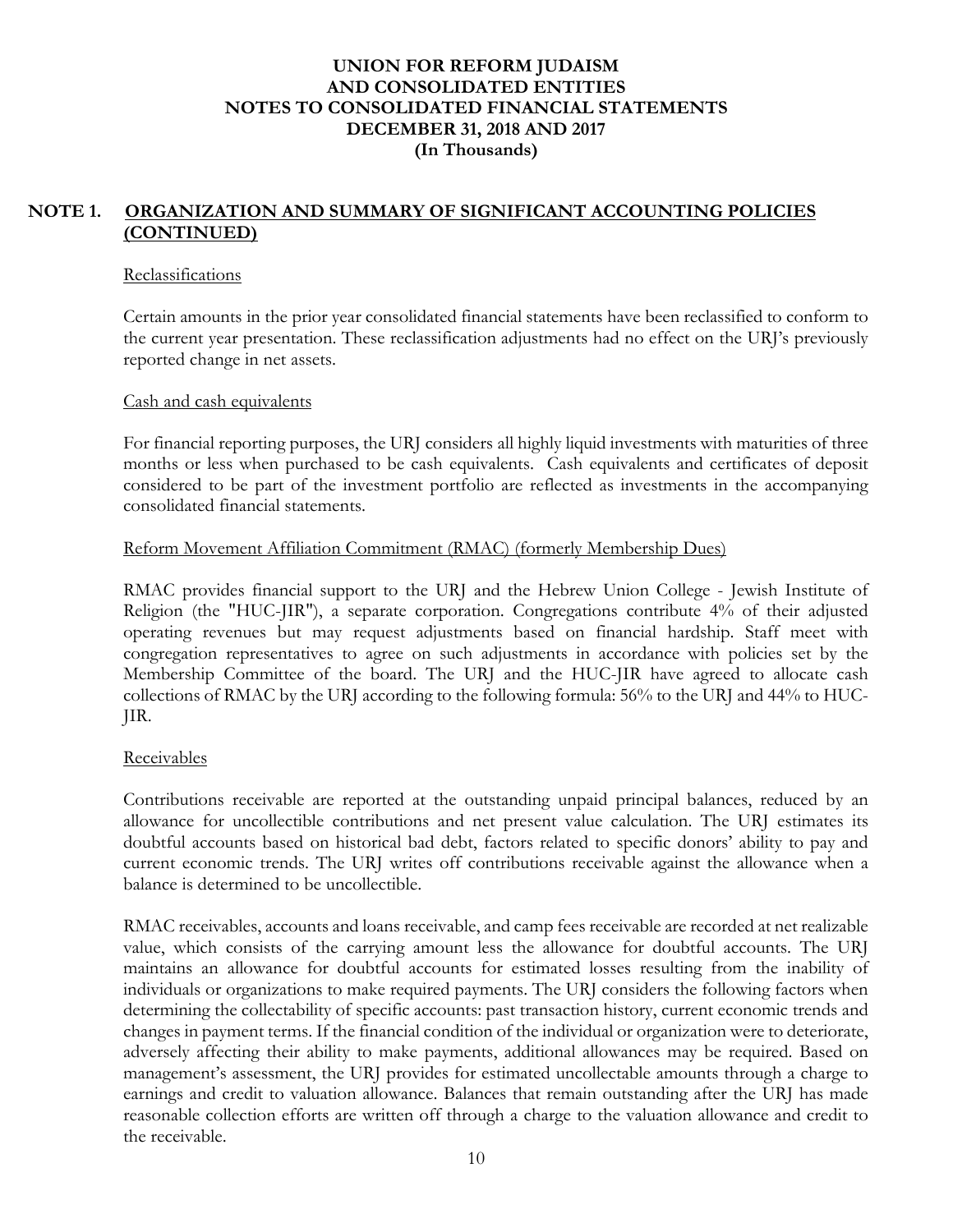## **NOTE 1. ORGANIZATION AND SUMMARY OF SIGNIFICANT ACCOUNTING POLICIES (CONTINUED)**

#### Investments

Investments are reported at fair value. Fair value is the price that would be received to sell an asset or paid to transfer a liability in an orderly transaction between market participants at the measurement date. See Note 3 for a discussion of fair value measurements.

Donated securities are reported at their fair values as determined on the dates of donation.

Investment transactions are recorded on a trade-date basis. Realized gains or losses on investments are determined by comparison of the average cost of acquisition to proceeds at the time of disposition. The earnings from dividends and interest are recognized when earned.

Investment expenses include the services of bank trustees, investment managers and custodians. The balances of investment management fees disclosed in Note 3 are those specific fees charged by the URJ's various managers during the years ended December 31, 2018 and 2017; however, they do not include those fees that are embedded in various other investment accounts and transactions.

The URJ records bequest income and the beneficial interest in perpetual trusts at the time it has an established right to such resources and can estimate the eventual proceeds.

#### Property and equipment

Property and equipment are reported at their original costs or at their fair values on the dates of donation. Depreciation is provided over the estimated useful lives of these assets, which range from three to 40 years. Likewise, leasehold improvements are amortized over the shorter of the term of the underlying leases or useful life of the improvement. Depreciation and amortization are calculated using the straightline method.

#### Impairment of long-lived assets

The URJ evaluates its long-lived assets for impairment in accordance with the guidelines of Financial Accounting Standards Board Accounting Standards Codification ("FASB ASC") 360, *Property, Plant and Equipment*. If this evaluation indicates that an impairment loss should be recognized, the URJ will charge operations for the estimated impairment loss in the period determined. Impairment charges recognized were \$0 and \$3,823 for the years ended December 31, 2018 and 2017, respectively (see Note 6).

#### Goodwill

Costs of net assets in purchased organizations in excess of the underlying fair value of net assets at dates of acquisition are recorded as goodwill and assessed annually for impairment. Losses due to impairment are to be recognized in earnings in the period impaired. Management has determined that there was no impairment of goodwill during the years ended December 31, 2018 and 2017.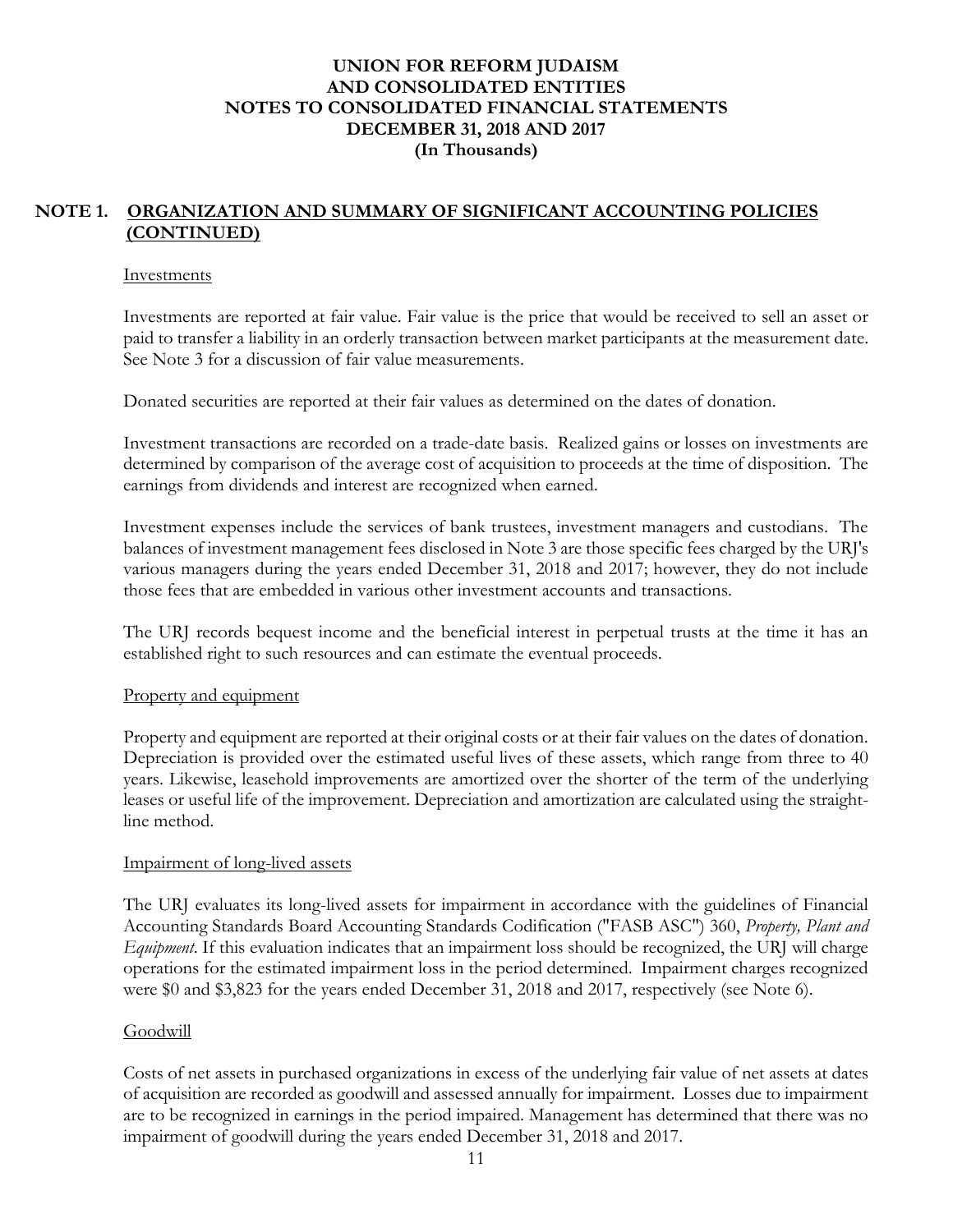## **NOTE 1. ORGANIZATION AND SUMMARY OF SIGNIFICANT ACCOUNTING POLICIES (CONTINUED)**

#### Net assets

*Net Assets Without Donor Restrictions* - Net assets available for use in general operations and not subject to donor (or certain grantor) restrictions. The URJ's board has designated, from net assets without donor restrictions, net assets for a board-designated fund.

*Net Assets With Donor Restrictions* - Net assets subject to donor imposed restrictions. Some donor imposed restrictions are temporary in nature, such as those that will be met by the passage of time or that support specific programs. Other donor-imposed restrictions are perpetual in nature, where the donor stipulates that resources be maintained in perpetuity. Donor-imposed restrictions are released when a restriction expires, when the stipulated purpose for which the resource was restricted has been fulfilled, or both, and are reclassified to net assets without donor restrictions and reported in the accompanying consolidated statements of activities as "Net assets released from restrictions."

Certain 2017 net asset balances have been reclassified to conform to the new FASB Accounting Standards Update ("ASU") 2016-14, *Presentation of Financial Statements of Not-for-Profit Entities.*

#### Contributions and pledges

Contributions are recorded as revenue upon the receipt of cash or unconditional pledges. Contributions are considered available for unrestricted use, unless specifically restricted by the donor. Conditional contributions are recorded when the specified conditions have been met.

The URJ reports contributions in the net asset with donor restrictions category if they are received with donor stipulations or time considerations as to their use. When a donor's restriction is met, that is, when a stipulated time restriction ends or the purpose of the restriction is accomplished, net assets with donor restrictions are reclassified to net assets without donor restrictions and reported in the accompanying consolidated statements of activities as "Net assets released from restrictions."

The URJ is either the beneficiary or trustee of several irrevocable split-interest agreements. Contribution revenue from split-interest agreements is recognized at the date the agreement is established, net of the liability recorded for the present value of the estimated future payments to be made to the respective donors and/or beneficiaries. The contribution is recognized as revenue without donor restrictions if the donor does not restrict the use of the assets contributed to the URJ, and neither the agreement nor state law requires the assets received by the URJ to be invested until the income beneficiary's death. If either of these situations exists, the contribution portion of the split-interest agreements is recognized as a contribution with donor restriction (see Note 4).

#### Rental income

The URJ rents office space to affiliates. Rental income is recognized on the straight-line method of accounting required by U.S. GAAP, under which rent payment increases are recognized evenly throughout the year. Rent is billed to affiliates as part of shared services (see Note 13).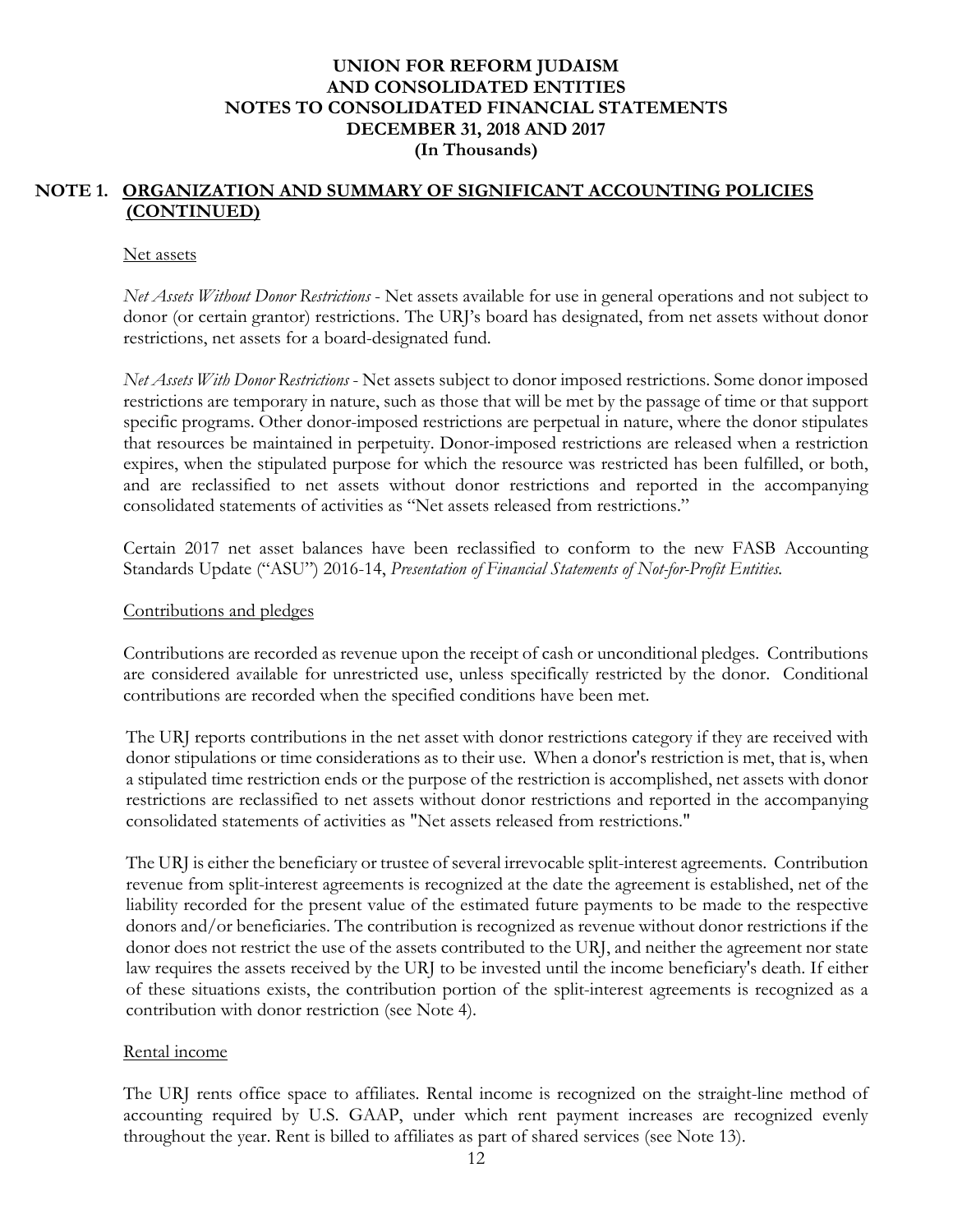## **NOTE 1. ORGANIZATION AND SUMMARY OF SIGNIFICANT ACCOUNTING POLICIES (CONTINUED)**

#### Foreign currency translation

Substantially all assets and liabilities of foreign operations are translated at year-end exchange rates; public support and revenues and expenses are translated at the average exchange rates during the year. Translation adjustments for such assets and liabilities are accumulated separately as part of net assets. Gains and losses from foreign currency translations are included in the accompanying consolidated statements of activities.

#### Deferred revenue

Revenues from camp activities are recognized in the period in which the program is conducted. The portion applicable to subsequent periods is reported as deferred revenue until earned.

#### Measure of operations

The URJ includes in its definition of operations all revenues and expenses that are an integral part of its programs and supporting activities, including an authorized investment allocation.

#### Income tax uncertainties

The URJ is subject to the provisions of FASB ASC 740, *Income Taxes,* relating to accounting and reporting for uncertainty in income taxes. Due to its general tax-exempt status, FASB ASC 740 has not had, and is not anticipated to have, a material impact on the URJ's consolidated financial statements.

#### Recently adopted accounting pronouncements

In February 2016, FASB issued ASU No. 2016-02, *Leases*. This update requires all leases with terms greater than 12 months to be recognized on the consolidated statement of financial position through a right-of-use asset and a lease liability and the disclosure of key information pertaining to leasing arrangements. This new guidance is effective for years beginning after December 15, 2019, with early adoption permitted. The URJ elected early adoption of the new standard for the year ended December 31, 2018, which resulted in the recognition of a right-of-use asset of \$1,086, and a lease liability of \$1,528 (see Note 14). The URJ adopted the standard using the prospective method. Accordingly, the results of the prior comparable year was not adjusted to conform to the current year measurement or recognition of results.

In August 2016, FASB issued ASU No. 2016-14, *Presentation of Financial Statements for Not-for-Profit Entities*, which changes the presentation of not-for-profit financial statements. The ASU reduces the number of net asset classes from three to two and increases disclosures about financial measures and liquidity risks, among other changes. The URJ has adjusted the presentation of these statements accordingly. The ASU has been applied retrospectively to all periods presented.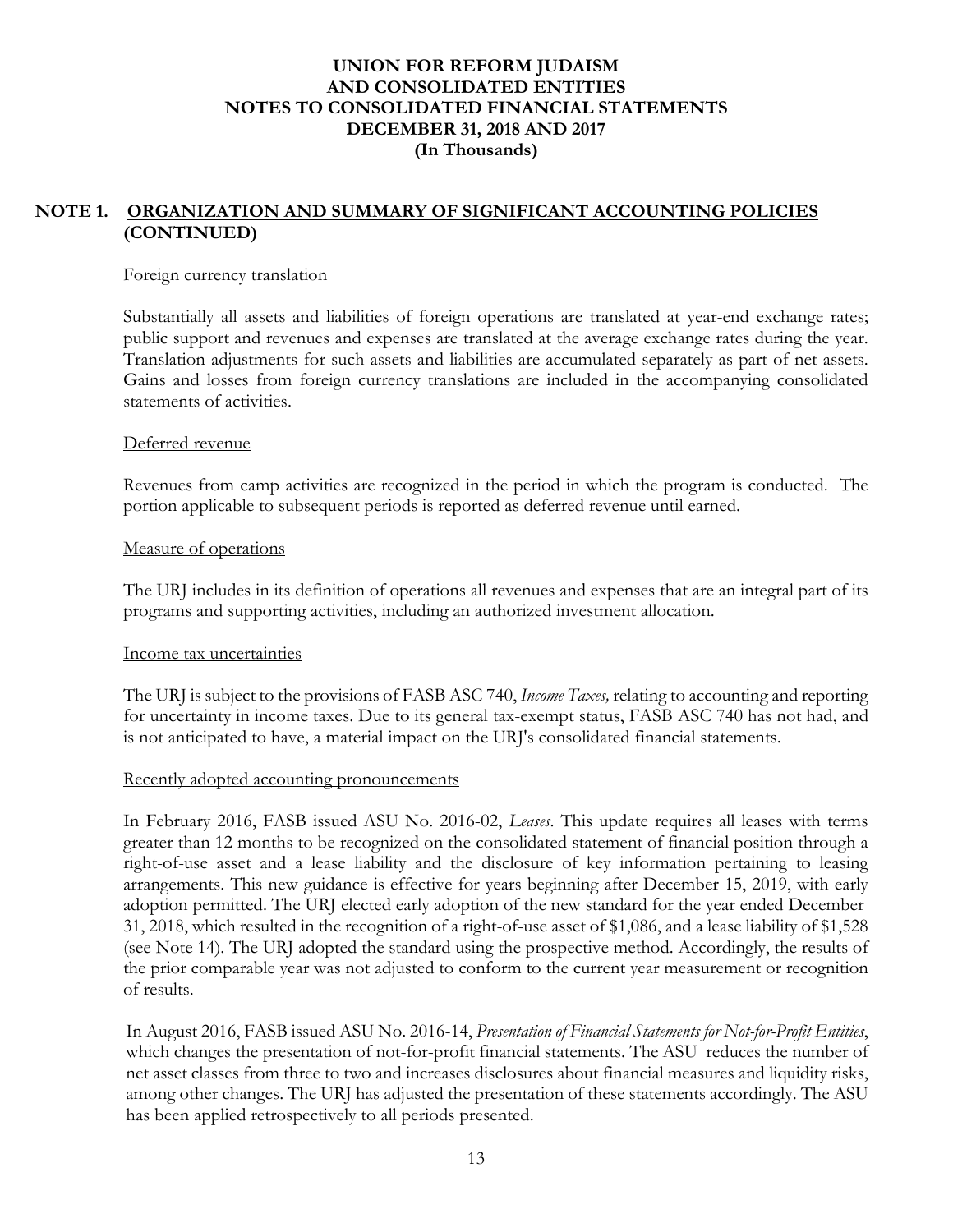## **NOTE 1. ORGANIZATION AND SUMMARY OF SIGNIFICANT ACCOUNTING POLICIES (CONTINUED)**

#### Accounting pronouncements issued but not yet effective

#### *Revenue Recognition*

In May 2014, FASB issued ASU No. 2014-09, *Revenue from Contracts with Customers* (Topic 606), as amended (commonly referred to as "ASC 606"), which requires an entity to recognize revenue to depict the transfer of promised goods or services to customers in an amount that reflects the consideration to which the URJ expects to be entitled in exchange for those goods or services. ASC 606 replaces most existing revenue recognition standards in U.S. GAAP, including industry-specific standards. For annual reporting periods, this standard is effective for the URJ on January 1, 2019. The standard permits the use of either the retrospective or cumulative-effect transition method. The URJ is currently completing its initial assessment and evaluation of the impact that ASC 606 will have on the URJ's consolidated financial statements and related disclosures. The URJ expects, at a minimum, the adoption will be expanded disclosures that will enable users to better understand the nature, amount, timing, and uncertainty, if any, of revenues and cash flows arising from contracts.

#### *Statement of Cash Flows*

In August 2016, FASB issued ASU No. 2016-15, *Statement of Cash Flows* (Topic 230) - *Classification of Certain Cash Receipts and Cash Payments* ("ASU 2016-15"), which provides guidance on several cash flow classification issues. This new guidance is effective for years beginning after December 15, 2018, with early adoption permitted. The effect of adopting this guidance on the URJ's consolidated financial statements is not expected to significantly impact the presentation of the consolidated financial statements.

#### *Contributions*

In June 2018, FASB issued ASU No. 2018-08, *Clarifying the Scope and Accounting Guidance for Contributions Received and Contributions Made* ("ASU 2018-08"), which provides guidance for determining whether a transaction should be accounted for as a contribution or an exchange transaction, and whether a contribution is conditional or unconditional. The effect of adopting this guidance on the URJ's consolidated financial statements is not expected to significantly impact the presentation of the consolidated financial statements.

#### Subsequent events

The URJ has evaluated all material subsequent events through June 26, 2019, the date that these consolidated financial statements were available to be issued.

#### **NOTE 2. LIQUIDITY AND AVAILABILITY OF FINANCIAL ASSETS**

The URJ structures its financial assets to make sufficient liquid assets available to pay its general expenditures, liabilities and other obligations.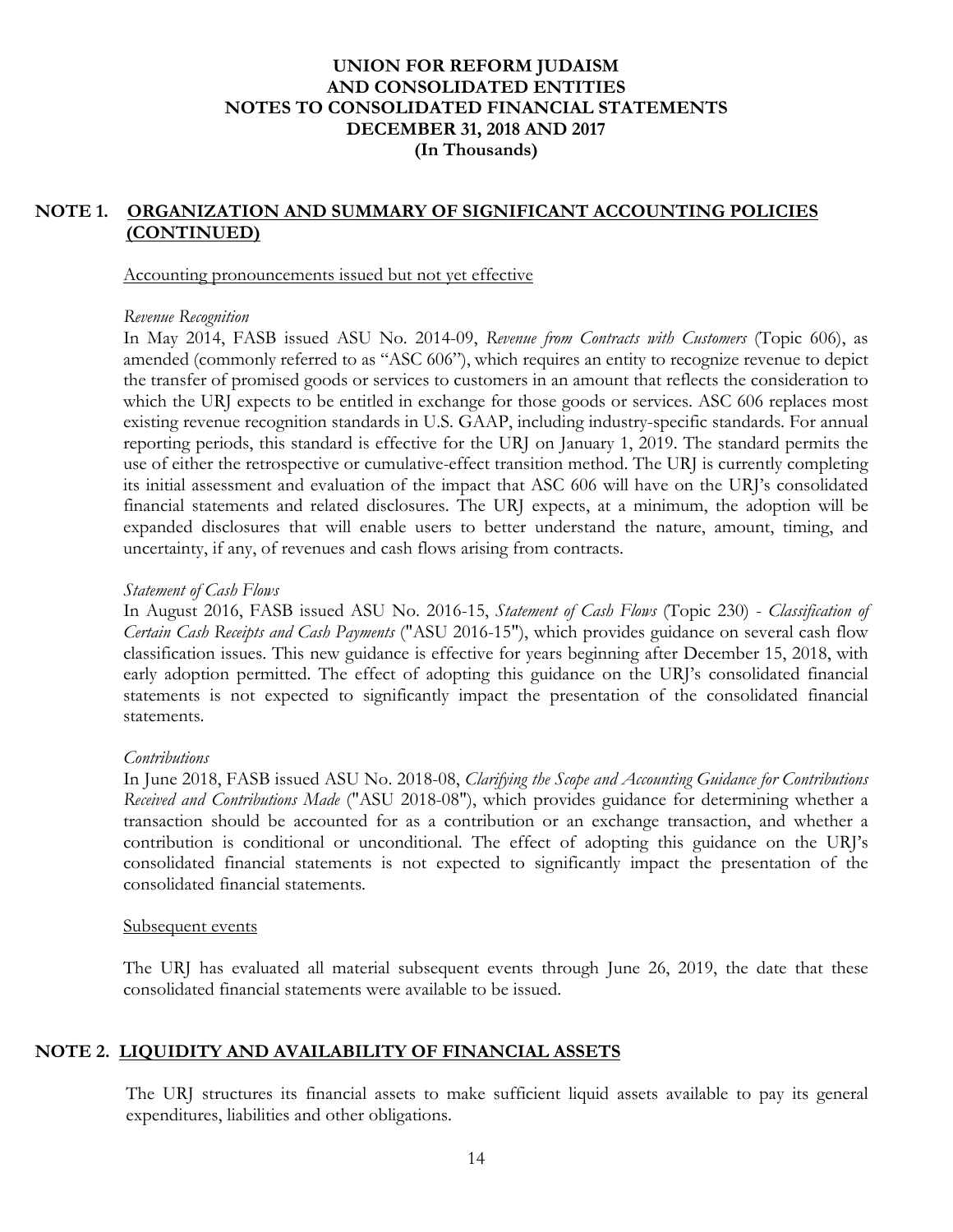### **NOTE 2. LIQUIDITY AND AVAILABILITY OF FINANCIAL ASSETS (CONTINUED)**

There are seasonal variations to the URJ's working capital and cash flows based on the timing of the summer camps and other periodic events. To provide for sufficient liquidity, the URJ maintains a line of credit of \$5,000 with Signature Bank (see Note 8) that is drawn upon as needed during the year.

The URJ's board-designated funds, and certain donor-restricted funds, have a spending policy as described in Note 10.

The following reflects the URJ's financial assets as of December 31, 2018, reduced by amounts not available for general use within one year because of contractual or donor-imposed restrictions or internal designation. Amounts available include board-approved spending and appropriations from endowment and restricted funds as well as amounts budgeted to be released into operations the following year from donor-restricted funds.

| Financial assets at year-end:                                                                                          |              |
|------------------------------------------------------------------------------------------------------------------------|--------------|
| Cash and cash equivalents                                                                                              | \$<br>25,276 |
| Contributions receivable, net                                                                                          | 5,599        |
| RMAC receivable, net                                                                                                   | 2,322        |
| Accounts and loans receivable, net                                                                                     | 2,481        |
| Camp fee receivable, net                                                                                               | 30,908       |
| Investments                                                                                                            | 94,478       |
| <b>Total financial assets</b>                                                                                          | 161,064      |
| Less amounts not available for operations within one year:                                                             |              |
| Financial assets designated for Camp Newman rebuilding<br>Funds with contractual or donor-imposed restrictions held in | (26,780)     |
| cash and investments:                                                                                                  |              |
| Endowment funds                                                                                                        | (16,690)     |
| Other donor-restricted funds not available to support next                                                             |              |
| year's operations                                                                                                      | (37,217)     |
| Investments held in charitable remainder trusts and charitable<br>gift annuities                                       | (151)        |
| Investments collateralizing certain notes and mortgage                                                                 |              |
| payable                                                                                                                | (18,330)     |
| Board-designated funds, net of board-approved appropriations                                                           |              |
| for next year's operations                                                                                             | (34,392)     |
| Total financial assets not available for operations within                                                             |              |
| one year                                                                                                               | (133, 560)   |
| Financial assets available to meet cash needs for general                                                              |              |
| expenditures within one year                                                                                           | \$<br>27,504 |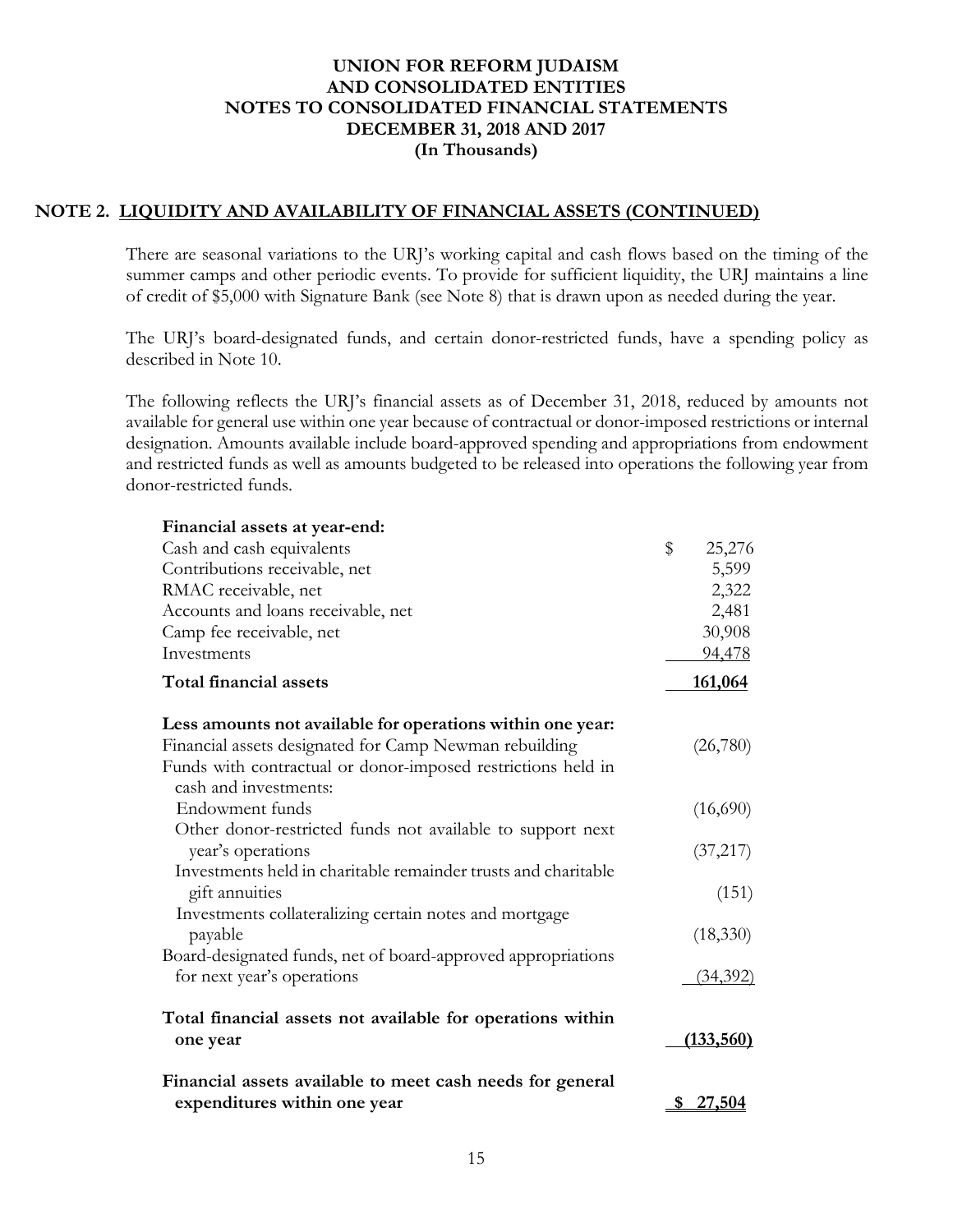#### **NOTE 3. FAIR VALUE MEASUREMENTS**

FASB ASC 820, *Fair Value Measurement*, establishes a three-level valuation hierarchy of fair value measurements. These valuation techniques are based upon observable and unobservable inputs. Observable inputs reflect market data obtained from independent sources, while unobservable inputs reflect market assumptions.

The three levels of the fair value hierarchy under FASB ASC 820 are described as follows:

- Level 1: Valuations are based on observable inputs that reflect quoted market prices in active markets for identical assets and liabilities at the reporting date.
- Level 2: Valuations are based on (i) quoted prices for similar assets or liabilities in active markets, or (ii) quoted prices for identical or similar assets or liabilities in markets that are not active, or (iii) pricing inputs other than quoted prices that are directly or indirectly observable at the reporting date. If the asset or liability has a specified (contractual) term, the Level 2 input must be observable for substantially the full term of the asset or liability.
- Level 3: Valuations are determined based on pricing inputs that are unobservable and include situations where (i) there is little, if any, market activity for the asset or liability or (ii) the underlying investments cannot be independently valued or cannot be immediately redeemed at or near the fiscal year end.

The classification of investments in the fair value hierarchy is not necessarily an indication of the risks, liquidity, or degree of difficulty in estimating the fair value of each investment's underlying assets and liabilities.

Assets and liabilities measured at fair value are based on one or more of three valuation techniques identified in the tables below. The valuation techniques are as follows:

- (a) *Market approach*. Prices or other relevant information generated by market transactions involving identical or comparable assets or liabilities;
- (b) *Cost approach*. Amount that would be required to replace the service capacity of an asset (replacement cost); and
- (c) *Income approach*. Techniques to convert future amounts to a single present amount based on market expectations (including present value techniques, option-pricing and excess earnings models).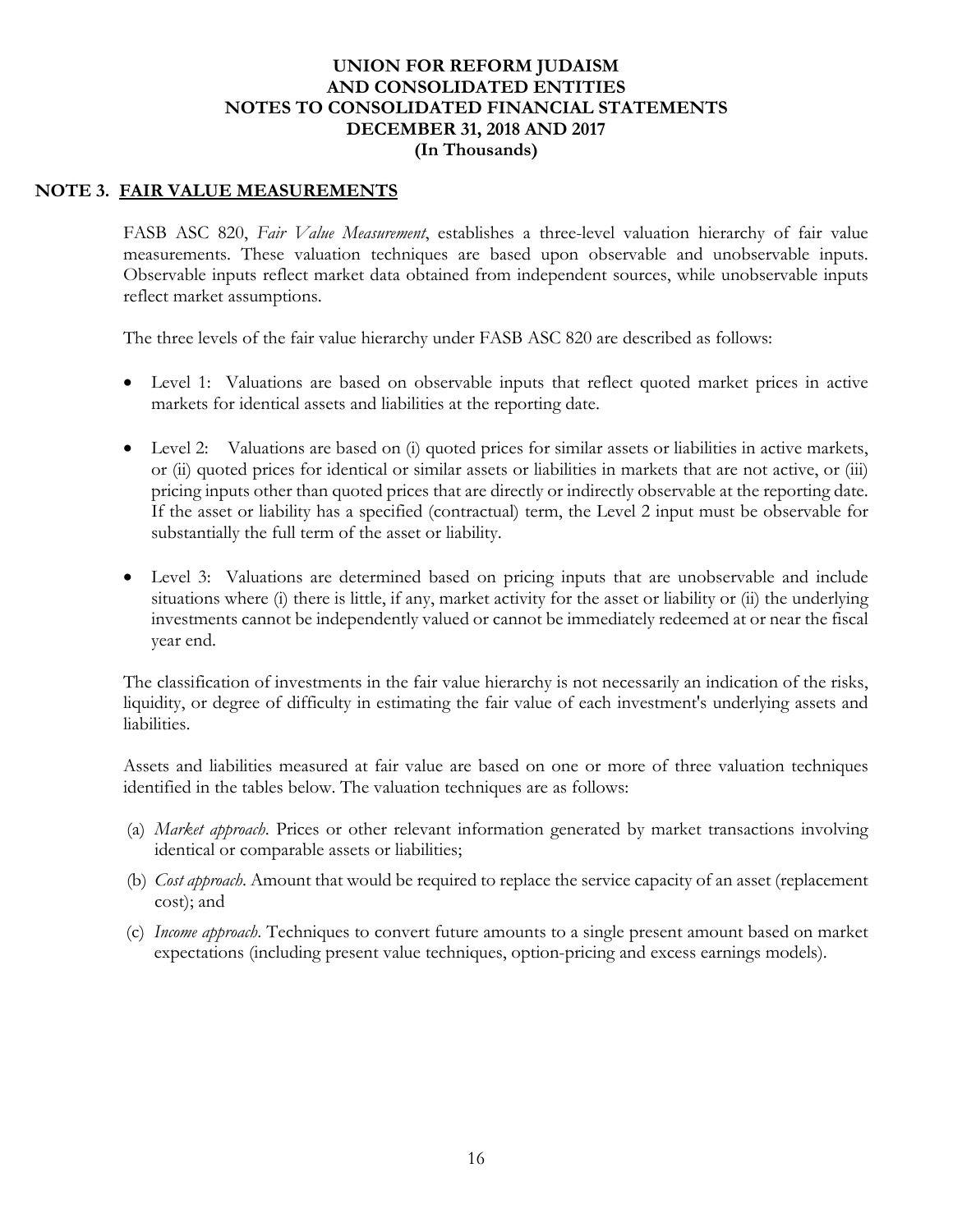### **NOTE 3. FAIR VALUE MEASUREMENTS (CONTINUED)**

The following tables summarize the URJ's investments measured at fair value on a recurring basis, categorized by U.S. GAAP's valuation hierarchy as of December 31, 2018 and 2017:

|                                   | Level 1:                |                   |                               |                   |                          |
|-----------------------------------|-------------------------|-------------------|-------------------------------|-------------------|--------------------------|
|                                   | Quoted Prices in        | Level 2:          |                               |                   |                          |
|                                   | Active Markets for      | Significant Other | Level 3: Significant          | Total at December | Valuation                |
| Description                       | <b>Identical Assets</b> | Observable Inputs | Unobservable Inputs           | 31, 2018          | Technique                |
| Cash (included in investments)    | \$<br>166               | S<br>$\sim$ $-$   | S<br>$\overline{\phantom{0}}$ | 166               | (a)                      |
| Certificates of deposit (included |                         |                   |                               |                   |                          |
| in investments)                   | 675                     |                   |                               | 675               | $\left( \text{a}\right)$ |
| Mutual funds – bond funds         | 20,829                  |                   |                               | 20,829            | (a)                      |
| Mutual funds – equity funds       | 61,266                  |                   |                               | 61,266            | (a)                      |
| Equities                          | 461                     |                   | $\overline{\phantom{0}}$      | 461               | $\left( \text{a}\right)$ |
| Bonds and other                   | 10,215                  |                   | $\overline{\phantom{0}}$      | 10,215            | (a)                      |
| Beneficial interest in trust      |                         |                   | 866                           | 866               | (c)                      |
| Total                             | 93,612                  |                   | 866                           | 94,478            |                          |

|                                   | Level 1:                |                          |                          |                   |                           |
|-----------------------------------|-------------------------|--------------------------|--------------------------|-------------------|---------------------------|
|                                   | Quoted Prices in        | Level 2:                 |                          |                   |                           |
|                                   | Active Markets for      | Significant Other        | Level 3: Significant     | Total at December | Valuation                 |
| Description                       | <b>Identical Assets</b> | Observable Inputs        | Unobservable Inputs      | 31, 2017          | Technique                 |
| Cash (included in investments)    | 138                     | $\overline{\phantom{a}}$ | $\overline{\phantom{0}}$ | 138               | (a)                       |
| Certificates of deposit (included |                         |                          |                          |                   |                           |
| in investments)                   | 673                     |                          |                          | 673               | $\left( \text{a} \right)$ |
| Mutual funds – bond funds         | 23,520                  |                          |                          | 23,520            | (a)                       |
| Mutual funds – equity funds       | 74,550                  |                          |                          | 74,550            | (a)                       |
| Equities                          | 572                     |                          |                          | 572               | $\left( \text{a}\right)$  |
| Bonds and other                   | 144                     |                          |                          | 144               | (a)                       |
| Beneficial interest in trust      |                         |                          | 958                      | 958               | (c)                       |
| Total                             | 99,597                  |                          | 958                      | 100,555           |                           |

The following reflects the changes in investments measured at fair value using Level 3 inputs during the years ended December 31, 2018 and 2017:

|                                                                                     | December 31, |      |  |     |  |  |  |
|-------------------------------------------------------------------------------------|--------------|------|--|-----|--|--|--|
|                                                                                     |              | 2018 |  |     |  |  |  |
| Beginning balance, January 1<br>Total unrealized (loss) gain, included in change in |              | 958  |  | 864 |  |  |  |
| net assets                                                                          |              |      |  | 94  |  |  |  |
| Ending balance, December 31                                                         |              |      |  | 958 |  |  |  |

During the years ended December 31, 2018 and 2017, the URJ did not have any transfers between any of the levels of the fair value hierarchy.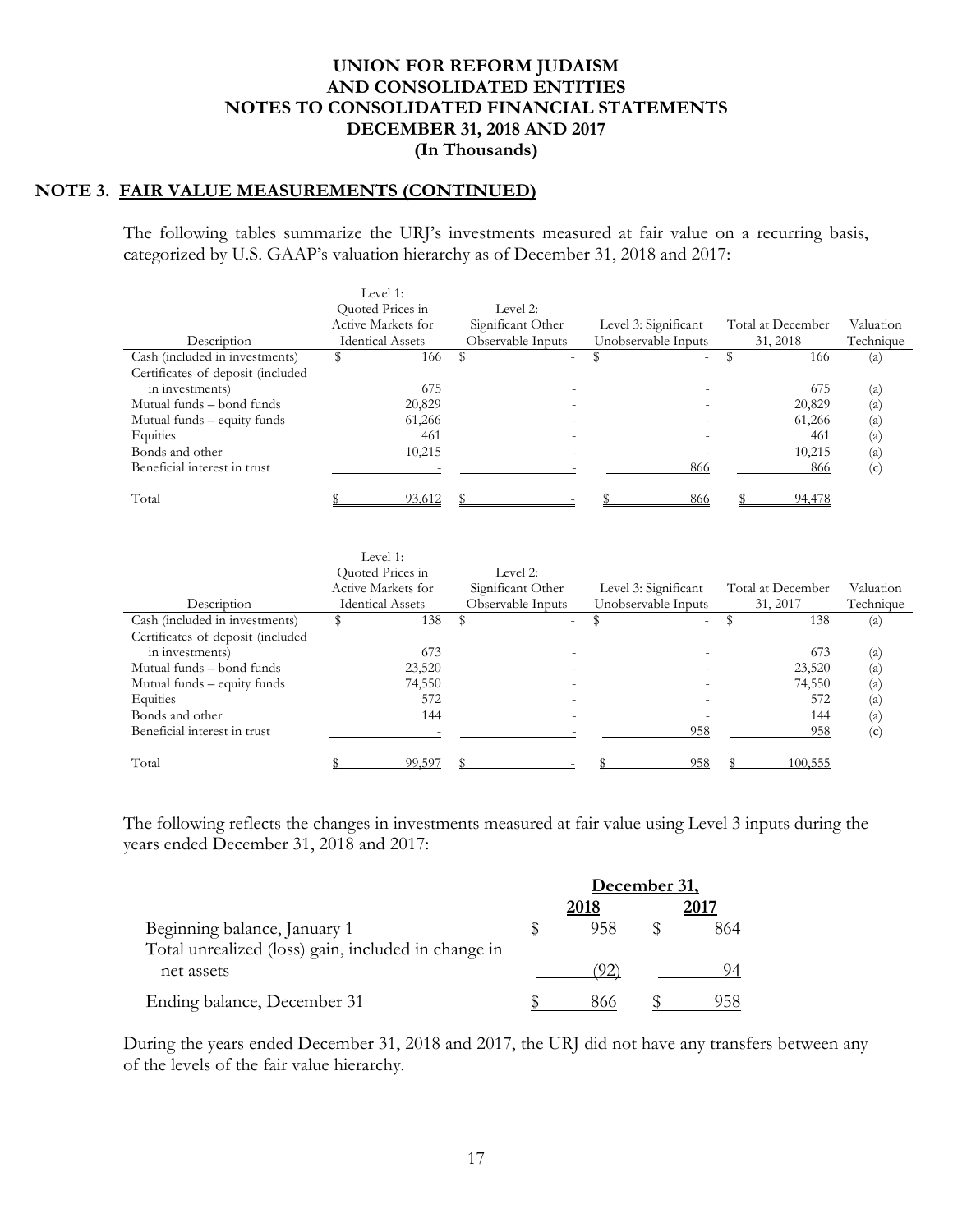### **NOTE 3. FAIR VALUE MEASUREMENTS (CONTINUED)**

The following are descriptions of the valuation methodologies used for assets measured at fair value. There have been no changes in the methodologies used at December 31, 2018 and 2017:

Certificates of deposit are valued at fair value as determined by the custodian.

Mutual funds are valued at quoted market prices, which represent the net asset value of the securities held in such funds.

Equities and bonds are valued at the market value based on quoted market prices, when available, or market prices provided by recognized broker-dealers or fund managers.

Beneficial interest in trust is valued at the unadjusted fair value of trust assets reported by the trustee, which the URJ considers to be a Level 3 measurement within the fair value measurement hierarchy since the URJ will never have the ability to direct the trustee to redeem them.

#### Other fair value disclosures

The amounts included in the consolidated statements of financial position for cash and cash equivalents, contributions, camp fees, and other receivables, accounts payable, accrued expenses and other liabilities, and annuities payable approximate fair value due to the short-term nature of these instruments. The fair values of notes payable are approximately equal to their carrying values, which have been estimated based upon the current rates offered to the URJ for debt of the same or similar types and remaining maturities of the outstanding debt instruments.

#### Investments

For the years ended December 31, 2018 and 2017, investment return (net of fees of \$60 and \$62, respectively) consisted of the following:

|                                                                                                |                                         | Year Ended December 31, 2018             |                        |
|------------------------------------------------------------------------------------------------|-----------------------------------------|------------------------------------------|------------------------|
|                                                                                                | Without<br>Donor<br><b>Restrictions</b> | <b>With Donor</b><br><b>Restrictions</b> | Total                  |
| Interest and dividends, net of fees<br>Net realized and unrealized losses                      | \$<br>929<br>(5,163)                    | \$<br>1,515<br>(2,466)                   | \$<br>2,444<br>(7,629) |
| Investment depreciation<br>Investment returns applicable to spending rate                      | (4,234)<br>3,300                        | (951)<br>173                             | (5, 185)<br>3,473      |
| Investment depreciation in excess of<br>spending rate not designated for<br>current operations | (7.534                                  | (1.124)                                  | (8.658)                |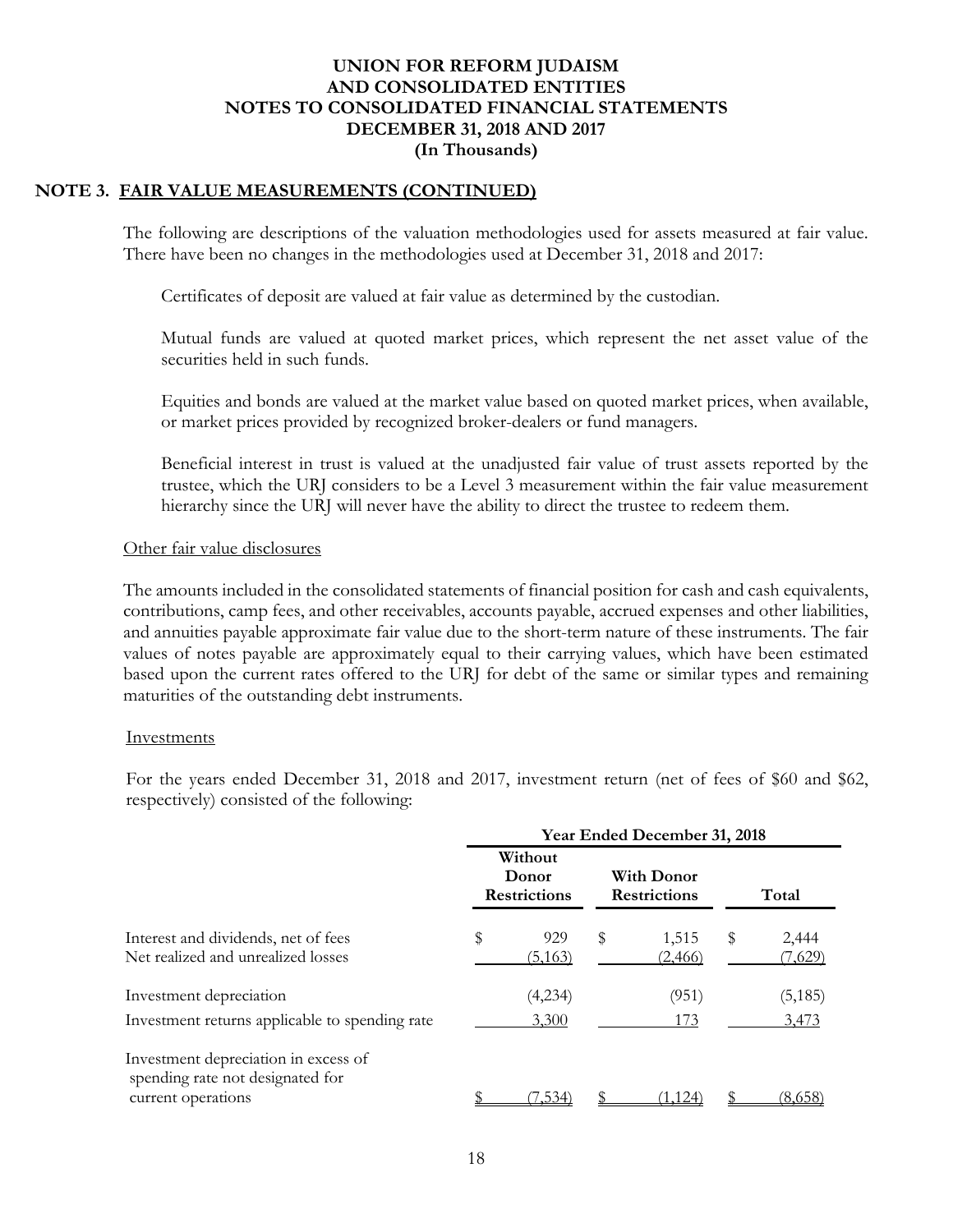#### **NOTE 3. FAIR VALUE MEASUREMENTS (CONTINUED)**

#### Investments (continued)

|                                                                                                                                            | Year Ended December 31, 2017 |                                         |    |                                   |    |                 |  |
|--------------------------------------------------------------------------------------------------------------------------------------------|------------------------------|-----------------------------------------|----|-----------------------------------|----|-----------------|--|
|                                                                                                                                            |                              | Without<br>Donor<br><b>Restrictions</b> |    | With Donor<br><b>Restrictions</b> |    | Total           |  |
| Interest and dividends, net of fees<br>Net realized and unrealized gains                                                                   | \$                           | 521<br>5,410                            | \$ | 1,622<br>8,357                    | \$ | 2,143<br>13,767 |  |
| Investment return                                                                                                                          |                              | 5,931                                   |    | 9,979                             |    | 15,910          |  |
| Investment returns applicable to spending rate<br>Investment return in excess of<br>spending rate not designated for current<br>operations |                              | 1,689<br>4.242                          |    | 2,030<br>7.949                    |    | 3,719           |  |

### **NOTE 4. SPLIT-INTEREST AGREEMENTS**

The URJ's investments include deferred-giving vehicles subject to split-interest agreements. The different types of agreements currently maintained by the URJ are the charitable gift annuity ("CGA"), the charitable remainder annuity trust ("CRAT"), the charitable remainder unitrust ("CRUT"), and a pooled life income fund ("PLF").

- CGA's are unrestricted irrevocable gifts under which the URJ agrees in turn to pay a life annuity to the donor or designated beneficiary. The contributed funds and the attendant liabilities immediately become part of the URJ's general assets and liabilities, subject to the URJ's maintaining an actuarial reserve.
- CRAT's and CRUT's are time-restricted contributions not available to the URJ until after the death of the donor, who, while living, receives an annual payout from such trusts, based on a fixed percentage of the market value of the invested funds for the CRAT, or a fixed dollar amount for the CRUT.
- The PLF is composed of donations which are consolidated in a money market account. Contributors receive a pro rata share of the actual ordinary income of the fund until their deaths, at which point the donors' share of the assets becomes available to the URJ.

The URJ initially values deferred gifts of cash at face value and those of equity securities at fair value; these values are then actuarially discounted. Of the \$94,478 and \$100,555 recorded as investments in the accompanying consolidated statements of financial position at December 31, 2018 and 2017, respectively, \$151 and \$217 represents split-interest agreements. The associated estimated liabilities due to annuitants amounted to \$135 and \$153 at December 31, 2018 and 2017, respectively.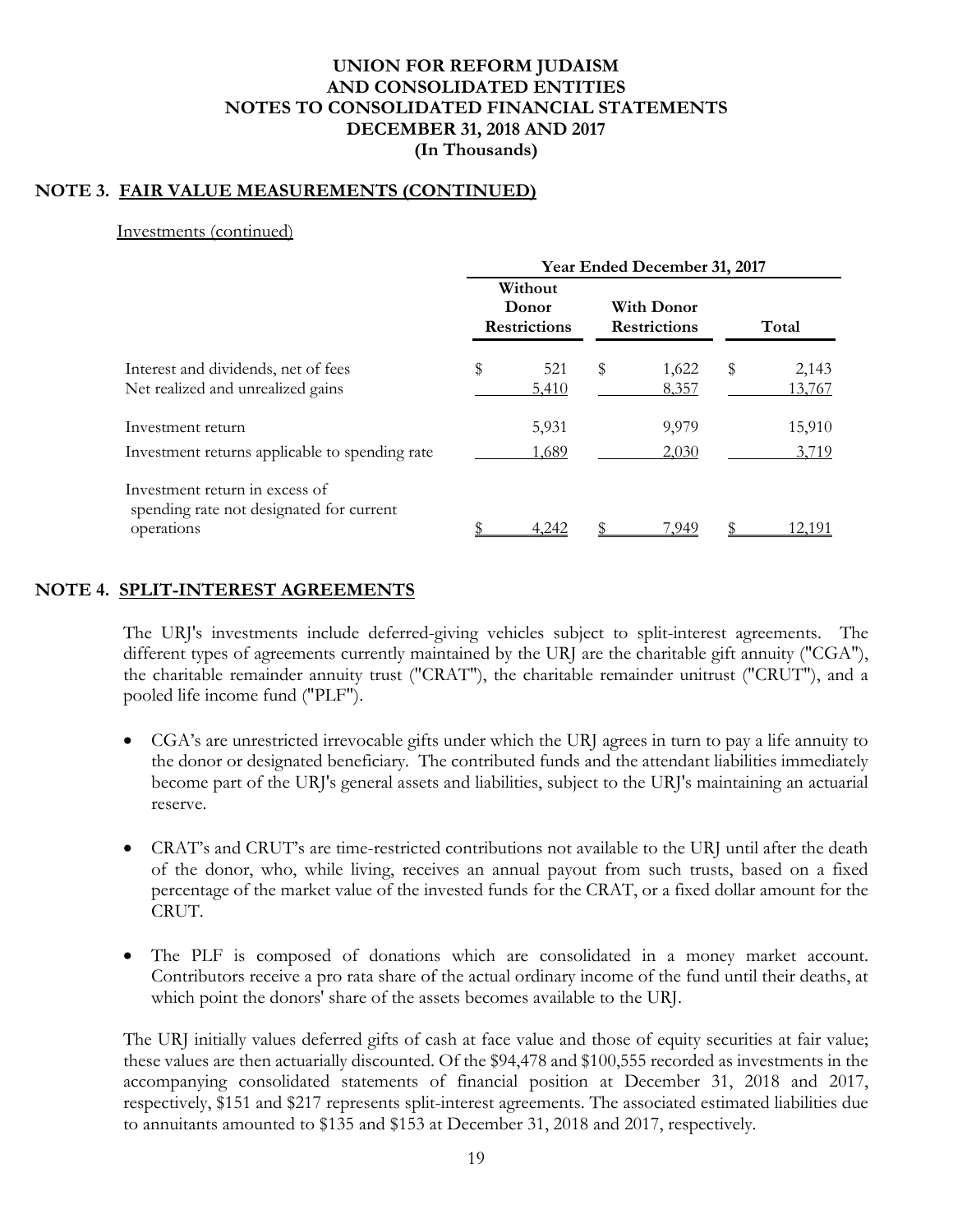## **NOTE 5. RECEIVABLES**

#### Contributions receivable

At each year-end, contributions receivable are due as follows:

|                                                | December 31, |             |   |       |  |
|------------------------------------------------|--------------|-------------|---|-------|--|
|                                                |              | <u>2018</u> |   | 2017  |  |
| One year                                       | \$           | 4,104       | P | 3,905 |  |
| Two to five years                              |              | 2,785       |   | 1,428 |  |
| Thereafter                                     |              |             |   | 68    |  |
|                                                |              | 6,890       |   | 5,401 |  |
| Allowance for uncollectible contributions      |              | (1,037)     |   | (738) |  |
| Reduction of pledges due in excess of one year |              |             |   |       |  |
| to present value, at a rate of $6\%$           |              | 254'        |   | (159) |  |
|                                                |              |             |   |       |  |
|                                                |              |             |   |       |  |

Approximately 33% of the contributions receivable balance at December 31, 2018, was derived from two donors. Approximately 11% of the contributions receivable balance at December 31, 2017, was derived from one donor.

#### Reform Movement Affiliate Commitment (RMAC) receivable

At December 31, 2018 and 2017, RMAC receivable consisted of amounts due to the URJ from congregations. All amounts are due within one year unless otherwise agreed. A reserve for doubtful collections of \$3,251 and \$7,613 (recorded net of portion due to HUC-JIR) has been recorded at December 31, 2018 and 2017, respectively.

#### Accounts and loans receivable

At December 31, 2018 and 2017, accounts and loans receivable consisted of amounts due to the URJ from employees, affiliates and unrelated parties for exchange-type transactions, such as support services (including administrative and facility expenses), and employee loans and advances. All amounts are due between one to five years. Based on management's past experience, \$34 has been reserved for doubtful collections of accounts and loans receivable at December 31, 2018 and 2017. The amount due from affiliated organizations at December 31, 2018 and 2017, was \$373 and \$181, respectively (see Note 13).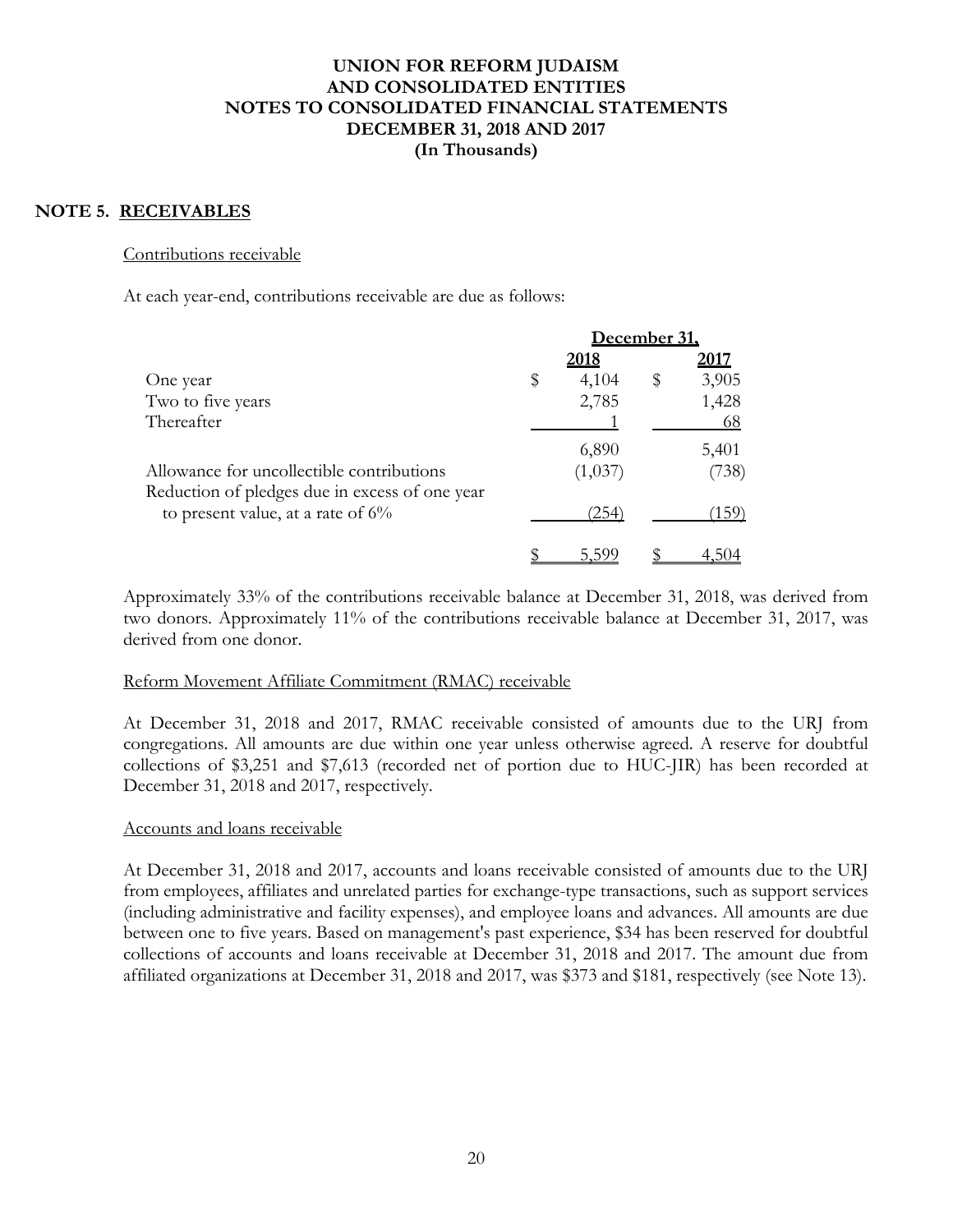#### **NOTE 5. RECEIVABLES (CONTINUED)**

#### Camp fees receivable

Camp fees receivable consisted of camp tuition for campers who registered for the summer 2019 and 2018 sessions as of December 31, 2018 and 2017, respectively. All camp tuition is initially recorded through camp fee receivable as deferred revenue upon registration and is realized as revenue over the camping season (June through August). All amounts are due within one year. Based on management's past experience, \$103 and \$105 has been reserved for doubtful collections of camp fee receivable at December 31, 2018 and 2017, respectively.

### **NOTE 6. PROPERTY AND EQUIPMENT**

At each year-end, property and equipment consisted of the following:

|                                                 | December 31 |                 |    |                 |
|-------------------------------------------------|-------------|-----------------|----|-----------------|
|                                                 |             | 2018            |    | <u> 2017 </u>   |
| Land                                            | \$          | 12,336          | \$ | 12,336          |
| Building and improvements                       |             | 124,255         |    | 121,649         |
| Leasehold improvements                          |             | 750             |    | 750             |
| Furniture, fixtures, equipment, and other       |             | 12,325          |    | 12,317          |
| Camp vehicles and equipment                     |             | 1,738           |    | 1,665           |
|                                                 |             | 151,404         |    | 148,717         |
| Less: accumulated depreciation and amortization |             | <u>(86,989)</u> |    | <u>(83,238)</u> |
|                                                 |             | 64,415          |    | 65,479          |
| Construction-in-progress                        |             | 2,490           |    | 1,210           |
|                                                 |             | 66.90           |    | 66,689          |

Depreciation and amortization expense for the years ended December 31, 2018 and 2017, was \$3,942 and \$4,968, respectively.

During 2017, one of URJ's camps, located in California, was substantially impaired due to a wildfire. At December 31, 2017, URJ recognized a net loss of \$3,823 resulting from asset impairment of \$18,823 which was partially offset by an advance received from an insurance company of \$15,000. The impairment amount represents the net book value of substantially all the camp's assets, including building and improvements and furniture, fixtures and equipment that were destroyed.

During 2018, the URJ received \$11,780, which represents the balance of the insurance claim made in response to the property damaged by the California wildfire. In addition to the insurance proceeds that have already been received, at the time that the URJ begins reconstruction of the buildings at the camp, the URJ will submit claims for an additional \$1,000 which represents the insurance policy coverage for building code upgrades.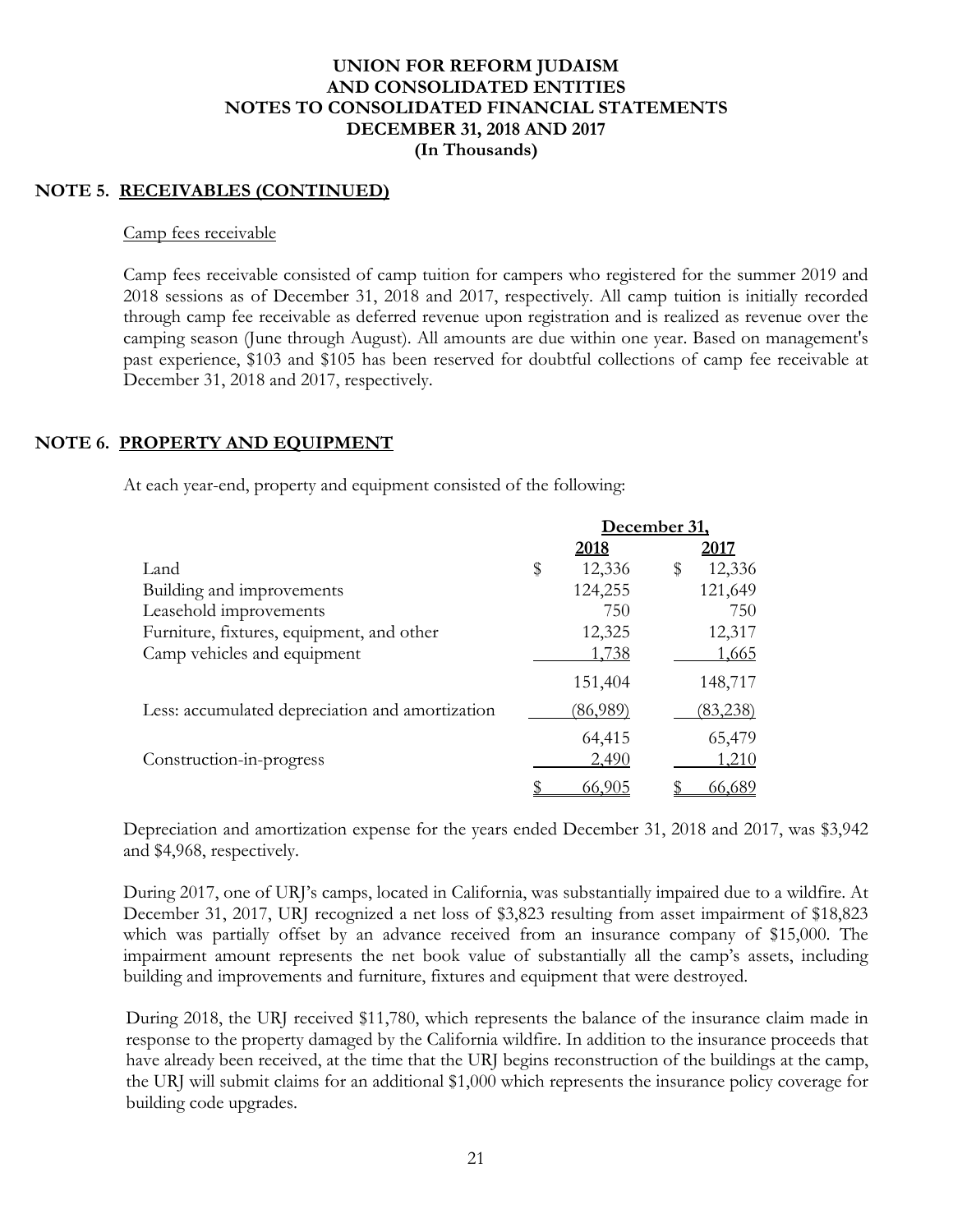### **NOTE 7. RESERVES FOR STRATEGY IMPLEMENTATION AND RESTRUCTURING**

The Reserves for Strategy Implementation and Restructuring were created by the board of trustees of the URJ to fund investments based on the new strategic plan, developed as part of the 2020 Vision. These investments included primarily personnel restructuring and other expenses related to the closing of a camp in 2019. In 2018, \$861 was added to this reserve. The balances in these reserves at the end of December 31, 2018 and 2017, were \$1,118 and \$348, respectively.

A summary of the strategy implementation and restructuring reserve costs recognized during the years ended December 31, 2018 and 2017, is as follows:

|                             | Strategic<br>Implementation<br>Reserve |   | Restructuring<br>Reserve | Leadership<br>Transition<br>Reserve |   | Total |
|-----------------------------|----------------------------------------|---|--------------------------|-------------------------------------|---|-------|
| Balance – December 31, 2017 | \$<br>345                              | S |                          |                                     | S | 348   |
| Addition to reserve         |                                        |   | 861                      |                                     |   | 861   |
| Payments in 2018            | (91)                                   |   |                          |                                     |   | (91)  |
| Balance - December 31, 2018 | 254                                    | S | 861                      |                                     | S | 1.118 |

#### **NOTE 8. NOTES AND MORTGAGE PAYABLE**

At each year-end, the URJ had the following notes and mortgage payable:

|                                                                                                                                                                                                                                                                                                                           |           | <u>December 31,</u> |              |  |
|---------------------------------------------------------------------------------------------------------------------------------------------------------------------------------------------------------------------------------------------------------------------------------------------------------------------------|-----------|---------------------|--------------|--|
|                                                                                                                                                                                                                                                                                                                           | 2018      |                     | <u> 2017</u> |  |
| Crane Lake Camp, Inc.<br>Mortgage note dated May 19, 1999, for the purchase of the assets of the<br>camp. Annuity payments in variable amounts are due to the then-president                                                                                                                                              |           |                     |              |  |
| of the camp in semi-annual installments through July 2028, as long as either<br>the former president of the camp or his spouse is living. Upon the death of<br>the survivor, a final payment is payable and the obligation to make future<br>payments under the agreement ceases. This liability is valued at the present |           |                     |              |  |
| value of the future payments due utilizing a discount rate of 6%.<br>Derek Newby - Maple Lake Center                                                                                                                                                                                                                      | \$<br>936 | -S                  | 1,006        |  |
| Unsecured term loan with a principal dated February 2011, in the<br>original amount of \$250 Canadian dollars ("CAD"). The loan has a fixed                                                                                                                                                                               |           |                     |              |  |
| interest rate of 5%, with 64 payments of principal and interest of \$4 CAD<br>which are due in quarterly installments through November 2019.                                                                                                                                                                              | 141       |                     | 160          |  |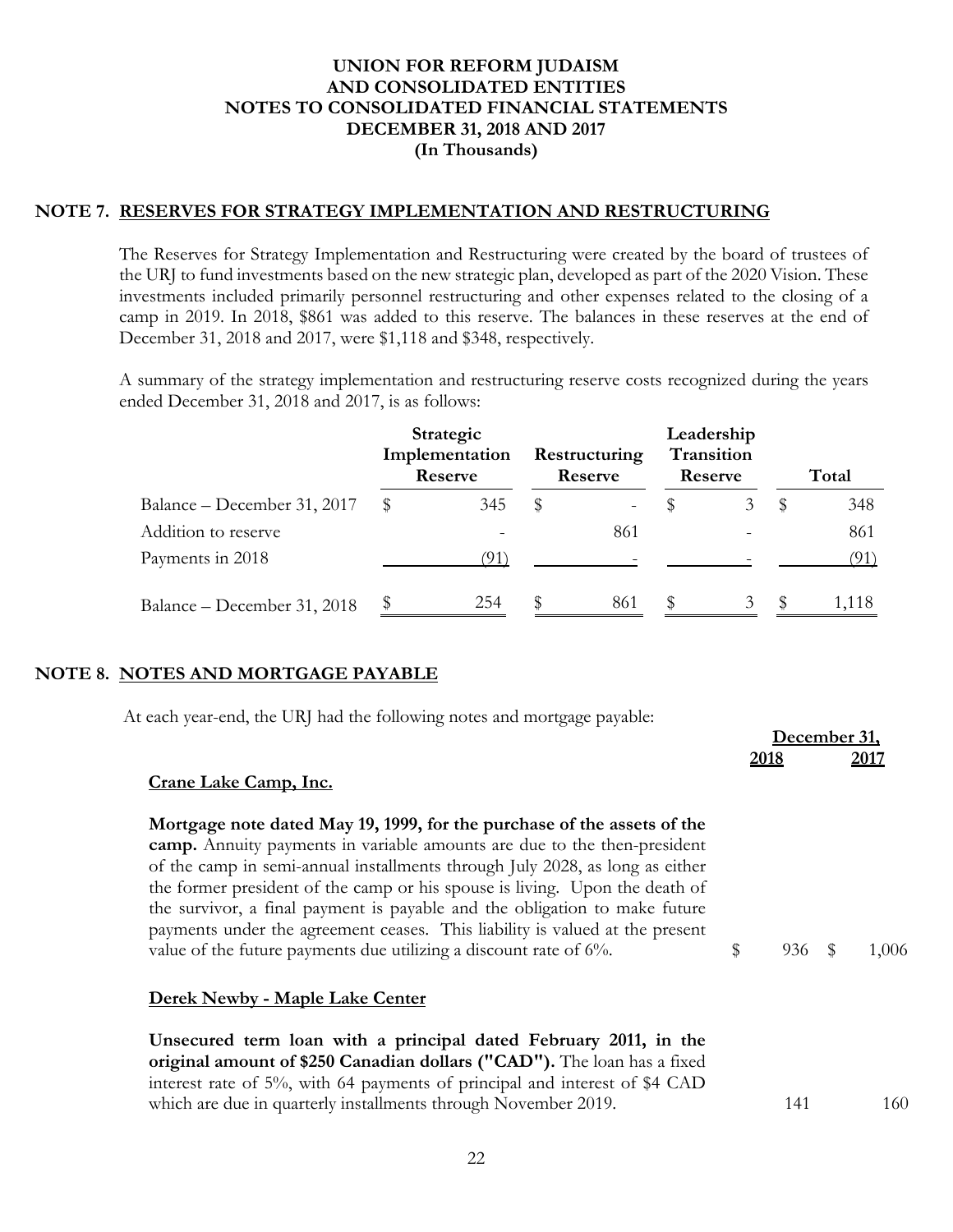| NOTE 8. NOTES AND MORTGAGE PAYABLE (CONTINUED)                                                                                                                                                                                                                                                                                                                                                                                                                                                                                                                                                                                                                                                                                        | 2018  | 2017     |
|---------------------------------------------------------------------------------------------------------------------------------------------------------------------------------------------------------------------------------------------------------------------------------------------------------------------------------------------------------------------------------------------------------------------------------------------------------------------------------------------------------------------------------------------------------------------------------------------------------------------------------------------------------------------------------------------------------------------------------------|-------|----------|
| Beaunaro, Inc. - Maple Lake Center                                                                                                                                                                                                                                                                                                                                                                                                                                                                                                                                                                                                                                                                                                    |       |          |
| Term interest-free loan with a principal dated November 2009<br>(amended and restated August 2013), in the original amount of \$350<br><b>CAD</b> . Principal payment of \$50 CAD is due on or before December 31 of<br>each year from 2014 through 2018.                                                                                                                                                                                                                                                                                                                                                                                                                                                                             | \$    | \$<br>79 |
| <b>Signature Bank</b>                                                                                                                                                                                                                                                                                                                                                                                                                                                                                                                                                                                                                                                                                                                 |       |          |
| Term note with a bank dated August 8, 2011, in the original amount of<br>\$7,000, as modified to \$6,250 on January 4, 2013. The note has a fixed<br>interest rate of 3.875% with monthly principal and interest payments starting<br>February 1, 2013, at \$52. The note matures on January 2, 2023. The note is<br>secured by a pledge agreement on a portion of the URJ's investments and it<br>requires the URJ to meet certain covenants, the most restrictive of which<br>requires the URJ to maintain a minimum debt service ratio. For the year ended<br>December 31, 2018, the URJ was not in compliance to maintain a minimum<br>debt service ratio and as such, received a waiver by the lender for such<br>noncompliance. | 2,552 | 3,177    |
| Avi Chai Foundation Loan - Newman Camp                                                                                                                                                                                                                                                                                                                                                                                                                                                                                                                                                                                                                                                                                                |       |          |
| Term interest-free loan with a foundation dated February 28, 2013, in<br>the original amount of \$1,000. Principal payments of \$50 are due in quarterly<br>installments commencing October 1, 2013, and continuing through January 1,<br>2019. The loan is secured by a letter of credit.                                                                                                                                                                                                                                                                                                                                                                                                                                            | 50    | 150      |
| Avi Chai Foundation Loan - Crane Lake Dining Hall                                                                                                                                                                                                                                                                                                                                                                                                                                                                                                                                                                                                                                                                                     |       |          |
| Term interest-free loan with a foundation dated November 1, 2013, in<br>the original amount of \$994. Principal payments of \$50 are due quarterly<br>commencing April 1, 2015, and continuing through January 1, 2019. The loan<br>is secured by a letter of credit.                                                                                                                                                                                                                                                                                                                                                                                                                                                                 | 50    | 248      |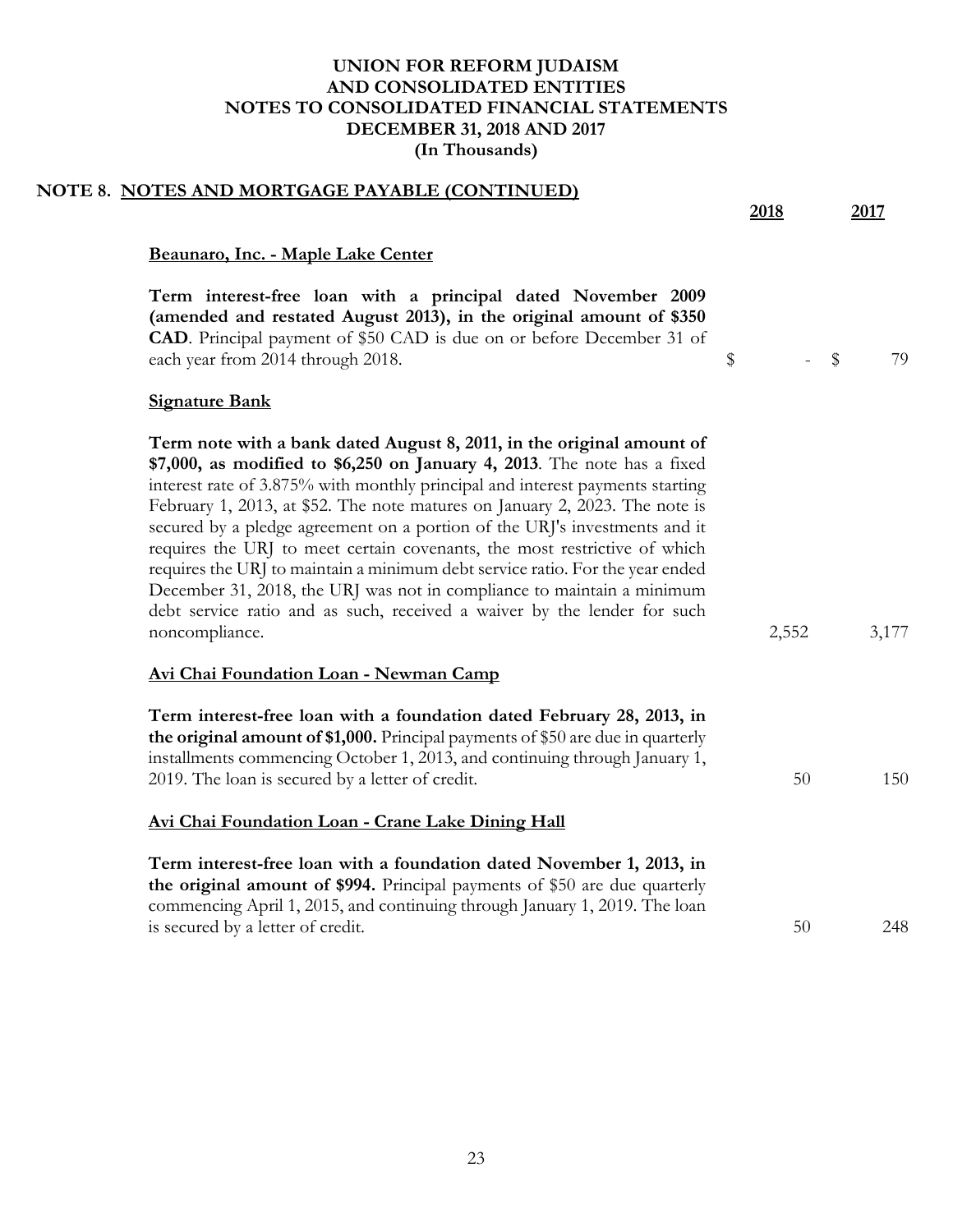| NOTE 8. NOTES AND MORTGAGE PAYABLE (CONTINUED)   |                                                                                                                                                                                                                                                                                                                                                                                                                                                                                                                                                             | 2018    | <u>2017</u> |
|--------------------------------------------------|-------------------------------------------------------------------------------------------------------------------------------------------------------------------------------------------------------------------------------------------------------------------------------------------------------------------------------------------------------------------------------------------------------------------------------------------------------------------------------------------------------------------------------------------------------------|---------|-------------|
|                                                  | <b>Capital Bank of New Jersey - North American Camp Loan</b>                                                                                                                                                                                                                                                                                                                                                                                                                                                                                                |         |             |
| URJ's loan per OceanFirst Financial Corp.        | On August 23, 2016, the URJ modified an earlier note with the Capital<br><b>Bank of New Jersey.</b> The current note has a principal amount of \$6,000, a<br>fixed rate of 3.625% and matures in August 2026. There are monthly payments<br>of principal and interest of \$59.74. The note is secured by a pledge agreement<br>on a portion of the URJ's investment. In 2018, OceanFirst Financial Corp.<br>announced its intention to acquire Capital Bank of New Jersey. This<br>acquisition was completed January 30, 2019. No change is expected to the | \$4,781 | \$5,312     |
|                                                  | Foundation for Jewish Camps Loan - Coleman Pool House                                                                                                                                                                                                                                                                                                                                                                                                                                                                                                       |         |             |
| is secured by a letter of credit.                | Term interest-free loan with a foundation dated February 11, 2016, in the<br>original amount of \$230. Principal payments in equal quarterly installments<br>commencing July 1, 2016, and continuing through January 1, 2021. The loan                                                                                                                                                                                                                                                                                                                      | 109     | 157         |
| Center                                           | Foundation for Jewish Camps Loan - Newman Welcome and Wellness                                                                                                                                                                                                                                                                                                                                                                                                                                                                                              |         |             |
| 2021. The loan is secured by a letter of credit. | Term interest-free loan with a foundation dated February 11, 2016, in the<br>original amount of \$1,000. Principal payments of equal quarterly<br>installments commencing July 1, 2016, and continuing through January 1,                                                                                                                                                                                                                                                                                                                                   | 579     | 684         |
| <b>Connection Project</b>                        | Foundation for Jewish Camps Loan - GUCI Municipal Sanitary Line                                                                                                                                                                                                                                                                                                                                                                                                                                                                                             |         |             |
| is secured by a letter of credit                 | Term interest-free loan with a foundation dated March 29, 2018, in the<br>original amount of \$400. Principal payments of equal quarterly installments<br>commencing July 1, 2018, and continuing through March 31, 2023. The loan                                                                                                                                                                                                                                                                                                                          | 358     |             |
|                                                  | Foundation for Jewish Camps Loan - Kalsman Arts Center                                                                                                                                                                                                                                                                                                                                                                                                                                                                                                      |         |             |
|                                                  | Term interest-free loan with a foundation dated March 29, 2018, in the<br>original amount of \$600. Principal payments of equal quarterly installments<br>commencing July 1, 2018, and continuing through March 31, 2023. The loan                                                                                                                                                                                                                                                                                                                          |         |             |
| is secured by a letter of credit                 |                                                                                                                                                                                                                                                                                                                                                                                                                                                                                                                                                             | 537     |             |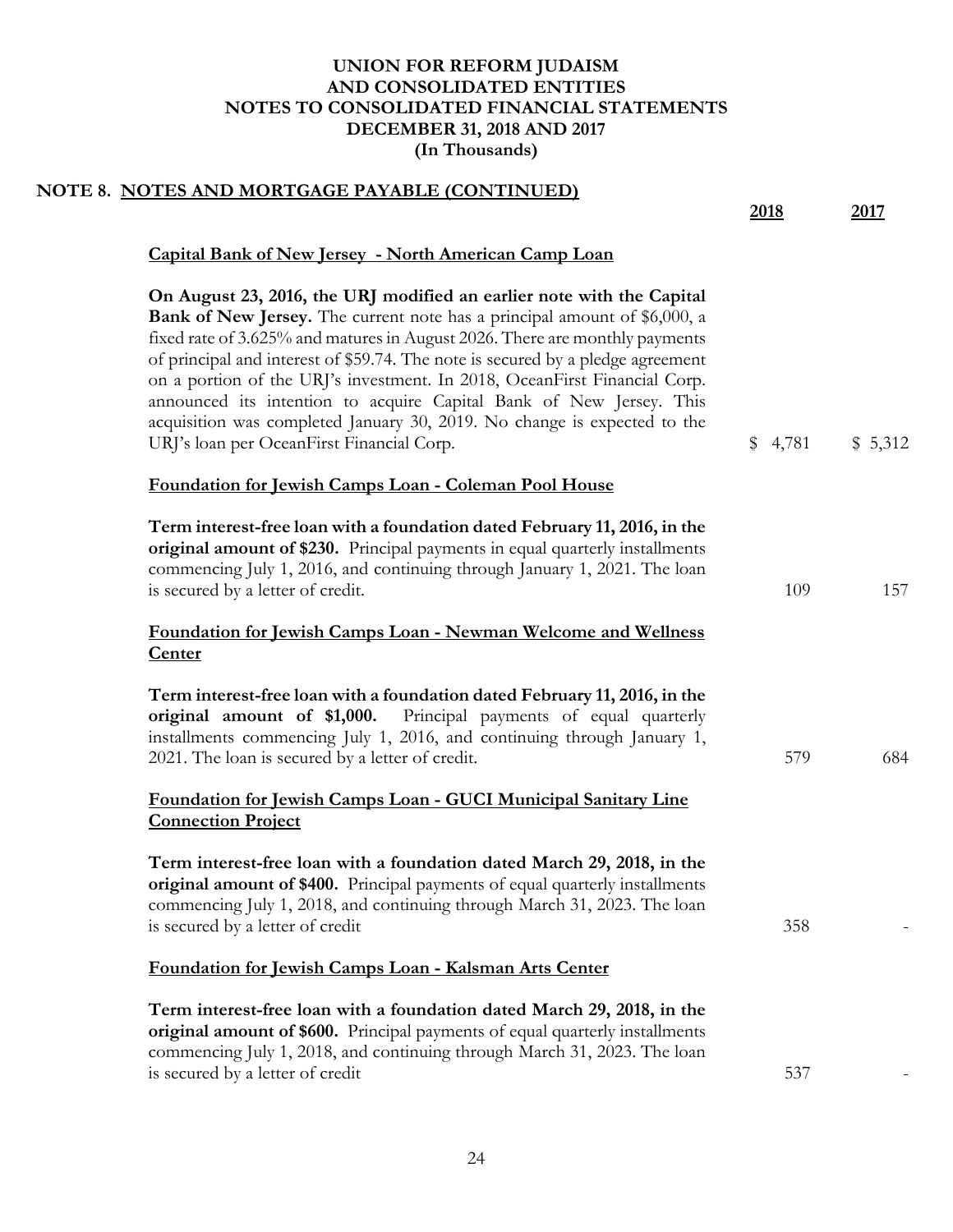## **NOTE 8. NOTES AND MORTGAGE PAYABLE (CONTINUED)**

| <b>Signature Bank</b>                                                                                                                                                                                                                                                                                                                 | 2018  |       |
|---------------------------------------------------------------------------------------------------------------------------------------------------------------------------------------------------------------------------------------------------------------------------------------------------------------------------------------|-------|-------|
| At December 31, 2018, the URJ had an unsecured line of credit totaling<br>\$5,000 that was fully drawn down during 2019. The line bears interest at<br>1.5% plus LIBOR for an interest period of 1, 2, or 3 months with a floor<br>of 2.75%. The interest rate at December 31, 2018, was 4.3%. The line<br>renews on August 22, 2019. | 5,000 | 3.000 |
| Total notes and mortgage payable                                                                                                                                                                                                                                                                                                      |       |       |

Minimum annual future payments under the loan agreements for years subsequent to December 31, 2018, are as follows:

| <u>Year ending December 31:</u> |             |
|---------------------------------|-------------|
| 2019                            | \$<br>6,827 |
| 2020                            | 1,874       |
| 2021                            | 1,680       |
| 2022                            | 1,537       |
| 2023                            | 835         |
| Thereafter                      | 2,340       |
|                                 |             |

At December 31, 2018, the URJ had standby letters of credit totaling approximately \$2,849, which will expire through 2024. The letters of credit are used as security for loans given by unrelated organizations for the renovation of several camp sites.

### **NOTE 9. NET ASSETS**

Net assets without donor restrictions at each year-end were comprised of the following:

|                                      | December 31,  |  |              |  |
|--------------------------------------|---------------|--|--------------|--|
|                                      | <u> 2018 </u> |  | <u> 2017</u> |  |
| Property and equipment               | 51,812        |  | 52,716       |  |
| Board-restricted funds               | 35,571        |  | 39,072       |  |
| Operations and strategic initiatives | 6,350         |  | 11,854       |  |
|                                      |               |  | .642         |  |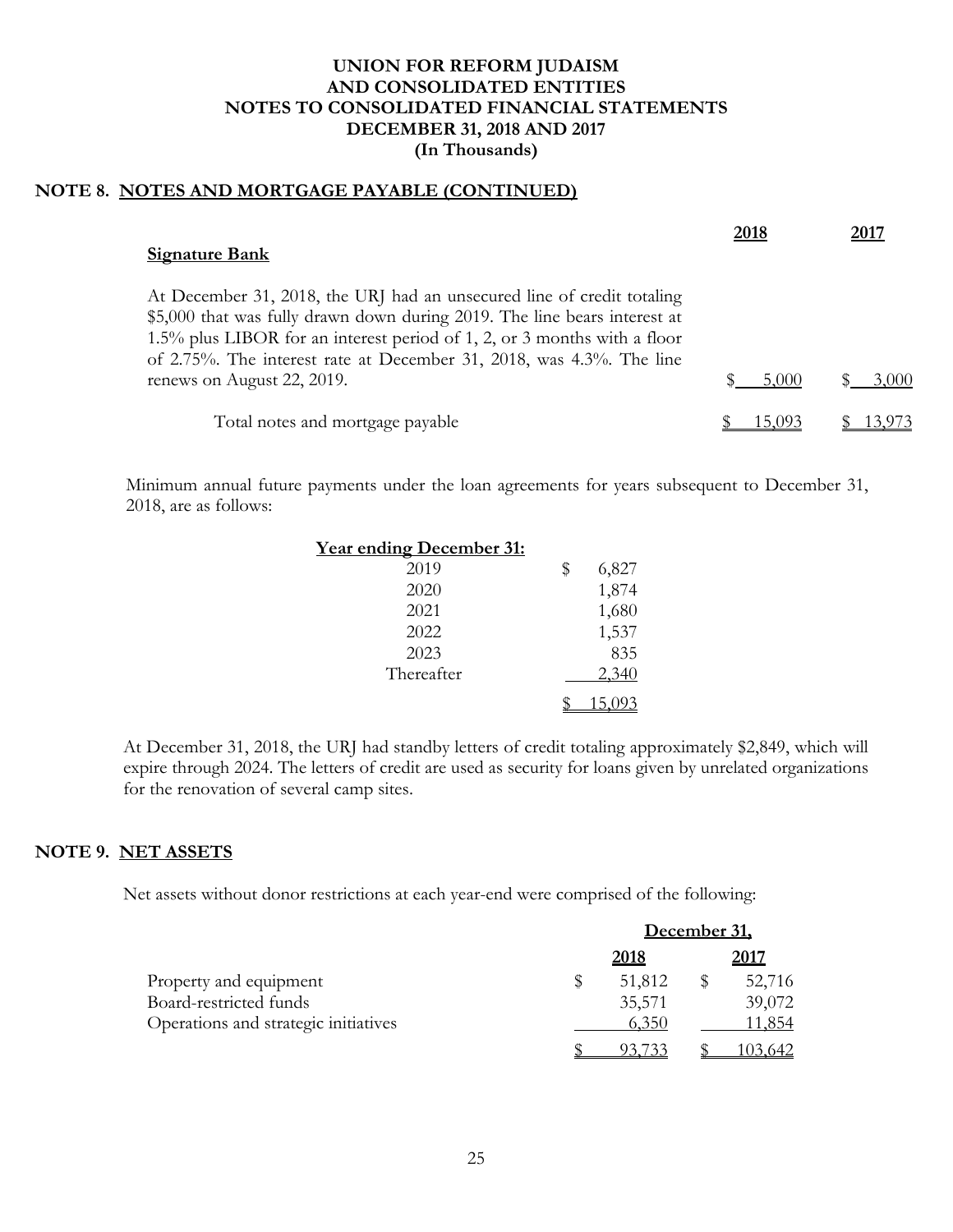## **NOTE 9. NET ASSETS (CONTINUED)**

At each year-end, net assets (including allocations of investment gains and losses) with donor restrictions were as follows:

|                                                     | December 31, |               |  |             |
|-----------------------------------------------------|--------------|---------------|--|-------------|
|                                                     |              | <u> 2018 </u> |  | 2017        |
| Building and improvements, principally camp-related | S            | 13,137        |  | 7,637       |
| Camp and youth scholarships and programs            |              | 19,083        |  | 20,426      |
| Tikkun Olam                                         |              | 18,920        |  | 19,456      |
| Audacious Hospitality                               |              | 1,975         |  | 2,425       |
| Strengthening Congregations                         |              | 1,874         |  | 2,399       |
| Other mission-related programs                      |              | 2,218         |  | 2,769       |
| Communications/publications/learning/training       |              | 1,964         |  | 2,147       |
|                                                     |              |               |  | <u>259,</u> |

During the years ended December 31, 2018 and 2017, net assets were released from restrictions for the following purposes:

|                                                     | <b>Year Ended December 31,</b> |       |   |       |
|-----------------------------------------------------|--------------------------------|-------|---|-------|
|                                                     | <u> 2018</u>                   |       |   | 2017  |
| Building and improvements, principally camp-related | \$                             | 2,104 | S | 3,157 |
| Camp and youth scholarships and programs            |                                | 8,098 |   | 5,101 |
| Tikkun Olam                                         |                                | 2,085 |   | 1,591 |
| Audacious Hospitality                               |                                | 437   |   | 793   |
| Strengthening Congregations                         |                                | 557   |   | 590   |
| Other mission-related programs                      |                                | 317   |   | 485   |
| Communications/publications/learning/training       |                                | 98    |   | 48    |
|                                                     |                                |       |   |       |

At the end of each year, URJ held net assets required to be held in perpetuity with donor restrictions to support the following:

|                                        | December 31. |             |   |       |
|----------------------------------------|--------------|-------------|---|-------|
|                                        |              | <u>2018</u> |   | 2017  |
| Youth programs and scholarships        | \$           | 8,794       | S | 8,784 |
| Direct membership and support programs |              | 314         |   | 314   |
| Tikkun Olam                            |              | 830         |   | 830   |
| Audacious Hospitality                  |              | 3,314       |   | 3,314 |
| Strengthening Congregations            |              | 586         |   | 586   |
| Operating support                      |              | 2,023       |   | 2,023 |
| Other mission-related programs         |              | 829         |   | 829   |
|                                        |              |             |   | .680  |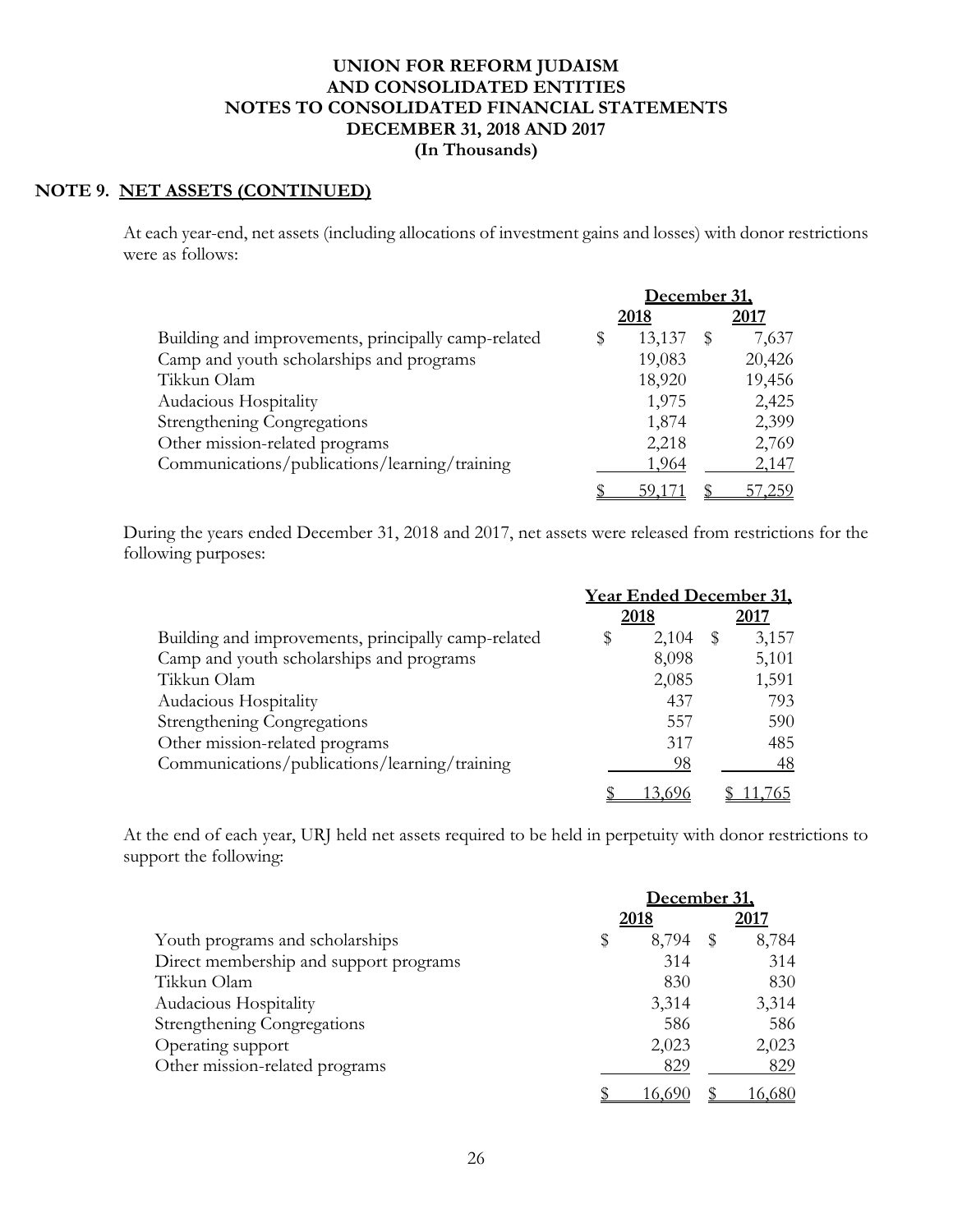## **NOTE 10. ACCOUNTING AND REPORTING FOR ENDOWMENTS, RESTRICTED AND BOARD-DESIGNATED FUNDS**

#### The endowments

The URJ's endowment was established based on its mission and consists of both donor-restricted endowment funds and funds designated by the Board of Trustees to function as an endowment. Net assets associated with endowment funds are classified and reported based on U.S. GAAP. Boarddesignated funds and related net gains and losses are classified as net assets without donor restrictions. Funds with donor-imposed restrictions are classified as net assets with donor restrictions, with net gains and losses reported as with donor restrictions. Spending from Board-designated funds are subject to approval by the Board of Trustees.

#### Interpretation of relevant law

The Uniform Prudent Management of Institutional Funds Act ("UPMIFA") is applicable to all of the URJ's institutional funds, including its donor-restricted and board-designated endowment funds. The Board of Trustees will continue to adhere to UPMIFA's requirements.

Endowment net asset composition by type of fund at each year-end:

|                                                  | December 31, 2018                           |    |                                          |    |                  |
|--------------------------------------------------|---------------------------------------------|----|------------------------------------------|----|------------------|
|                                                  | <b>Without Donor</b><br><b>Restrictions</b> |    | <b>With Donor</b><br><b>Restrictions</b> |    | Total            |
| Board-designated funds<br>Donor-restricted funds | \$<br>35,571                                | \$ | 38,830                                   | \$ | 35,571<br>38,830 |
| Total endowment funds                            | 35,571                                      | \$ | <u>38,830</u>                            |    | 74.401           |
|                                                  |                                             |    | December 31, 2017                        |    |                  |
|                                                  | <b>Without Donor</b><br>Restrictions        |    | <b>With Donor</b><br><b>Restrictions</b> |    | Total            |
| Board-designated funds                           | \$<br>39,072                                | \$ |                                          | \$ | 39,072           |
| Donor-restricted funds                           |                                             |    | 41,774                                   |    | 41,774           |
| Total endowment funds                            | <u>39,072</u>                               |    | 41.774                                   |    | 80,846           |

As of December 31, 2018 and 2017, included in the URJ's endowment are net assets with donor restrictions that are required to be held in perpetuity totaling \$16,690 and \$16,680, respectively.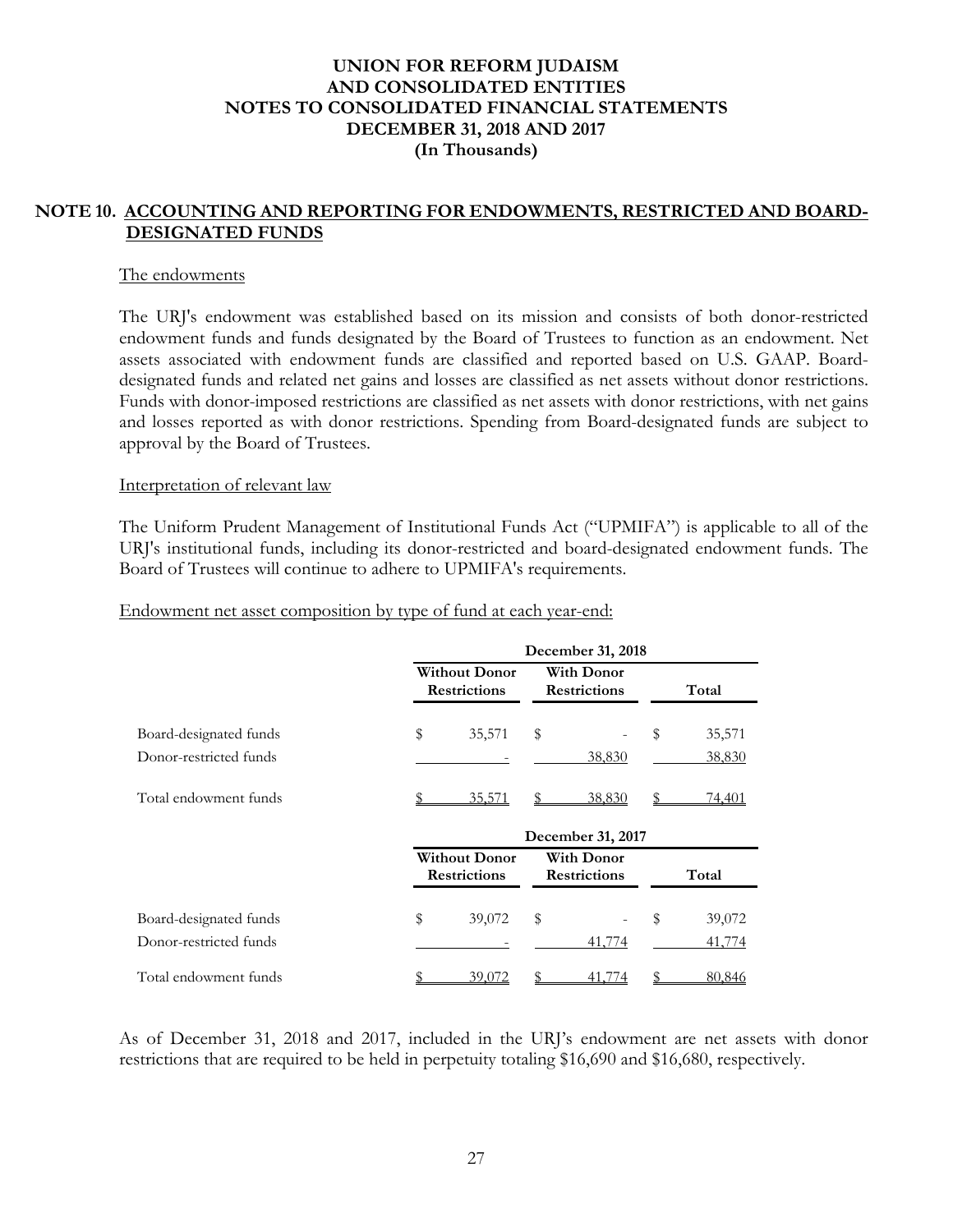## **NOTE 10. ACCOUNTING AND REPORTING FOR ENDOWMENTS, RESTRICTED AND BOARD-DESIGNATED FUNDS (CONTINUED)**

Changes in endowment net assets for the years ended December 31, 2018 and 2017:

|                                                                       | December 31, 2018                       |                                          |                 |  |  |
|-----------------------------------------------------------------------|-----------------------------------------|------------------------------------------|-----------------|--|--|
|                                                                       | Without<br>Donor<br><b>Restrictions</b> | <b>With Donor</b><br><b>Restrictions</b> | Total           |  |  |
| Net assets, December 31, 2017<br>Contributions                        | 39,072<br>209                           | S<br>3,615                               | 80,846<br>3,824 |  |  |
|                                                                       |                                         |                                          |                 |  |  |
| Investment return:                                                    |                                         |                                          |                 |  |  |
| Interest and dividends                                                | 353                                     | 591                                      | 944             |  |  |
| Realized/unrealized depreciation                                      | (2,310)                                 | (2,593)                                  | (4,903)         |  |  |
| Investment return designated for current                              |                                         |                                          |                 |  |  |
| operations                                                            | (1.725)                                 | (1,026)                                  | (2.751)         |  |  |
| Total investment return                                               | (3,682)                                 | (3,028)                                  | (6,710)         |  |  |
| Appropriated for expenditures/donor<br>releases/foreign exchange loss | (28)                                    | (3,531)                                  | (3,559)         |  |  |
| Net assets, December 31, 2018                                         | 35,571                                  | 38,830                                   | 74,401          |  |  |

| December 31, 2017                                                                 |                                         |                                   |                  |  |
|-----------------------------------------------------------------------------------|-----------------------------------------|-----------------------------------|------------------|--|
|                                                                                   | Without<br>Donor<br><b>Restrictions</b> | With Donor<br><b>Restrictions</b> | Total            |  |
| Net assets, December 31, 2016<br>Contributions                                    | 34,949<br>101                           | S<br>37,014<br>2,207              | 71,963<br>2,308  |  |
| Investment return:<br>Interest and dividends<br>Realized/unrealized appreciation  | 205<br>5,620                            | 711<br>4,492                      | 916<br>10,112    |  |
| Investment return designated for current<br>operations<br>Total investment return | (1,689)<br>4.136                        | (1,305)<br>3,898                  | (2,994)<br>8,034 |  |
| Appropriated for expenditures/donor<br>releases/foreign exchange loss             | (114)                                   | (1,345)                           | (1,459)          |  |
| Net assets, December 31, 2017                                                     | 39.072                                  |                                   | 80.846           |  |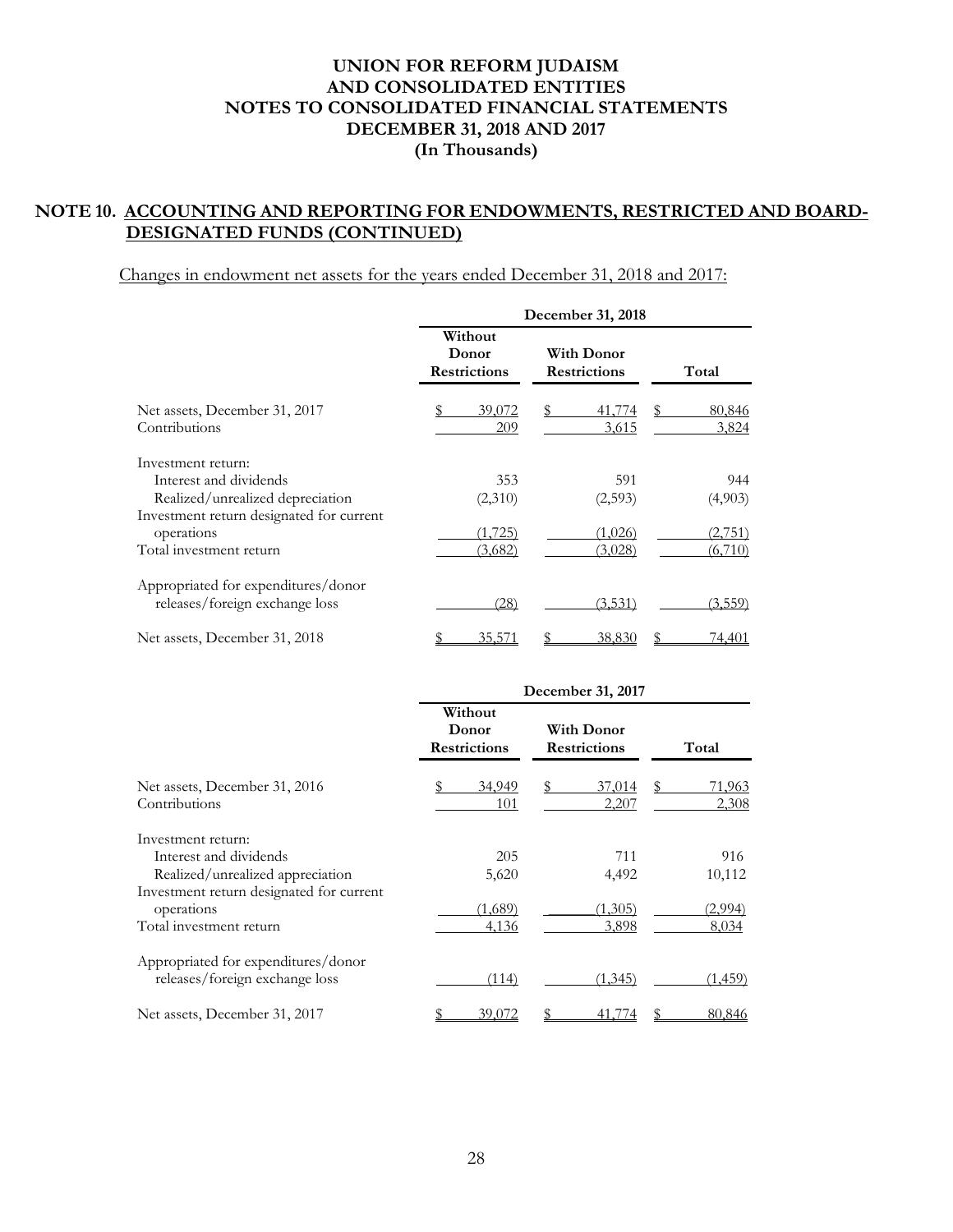## **NOTE 10. ACCOUNTING AND REPORTING FOR ENDOWMENTS, RESTRICTED AND BOARD-DESIGNATED FUNDS (CONTINUED)**

#### Funds with deficiencies

From time to time, the fair value of assets associated with net assets with donor restrictions required to be held in perpetuity may decline below the historical dollar value of the donor's original corpus contribution. Under the terms of UPMIFA, the URJ has no responsibility to restore such decreases in value, should any exist.

#### Return objectives and risk parameters

The URJ has an Investment Policy Statement ("IPS") for all funds in the investment pool, including endowment funds. The overall objective for endowment assets is to provide the operations of the URJ with a relatively stable stream of spendable revenue that grows over time and at a minimum keeps pace with inflation. If this is to be achieved over the long term, the inflation-adjusted value of the assets in the appropriate restricted funds, must be preserved, net of annual distribution to programs. IPS compliance is monitored closely by the URJ's Investment Committee and reflects the following:

- Asset diversification to provide reasonable assurance that no single security or class of security will have disproportionate impact on the total endowment assets.
- Assessment at least annually by the Investment Committee of the appropriateness of the IPS, with recommended changes, if any, to be approved by the board of trustees.

### Strategies employed for achieving objectives

To satisfy its long-term rate-of-return objectives, the URJ relies on a total-return strategy in which investment returns are achieved through both capital appreciation (realized and unrealized) and current yield (interest and dividends). The portfolio will be invested with care, skill, prudence and diligence in accordance with fiduciary laws and regulations. Donations of securities are liquidated as quickly as practical, and the proceeds are invested in accordance with the IPS.

The long-term investment objective for the assets is to attain a total return (net of investment management fees) that exceeds the average annual spending rate, as determined each period by the board of trustees as part of the URJ's budget process.

### Spending policy and how the investment objectives relate to the spending policy

The Endowments and Trusts Committee, in consultation with the Investment Committee, recommends to the board of trustees for its consideration each year a spending rate that balances the need for support of the programmatic and capital initiatives of the URJ with the long-term expected investment return on the endowment. For the years ended December 31, 2018 and 2017, the spending rate was 5% based on the three-year average balance of the available portion of the board-designated and with donor restriction funds, resulting in investment return designated for current operations of \$3,473 and \$3,719, respectively.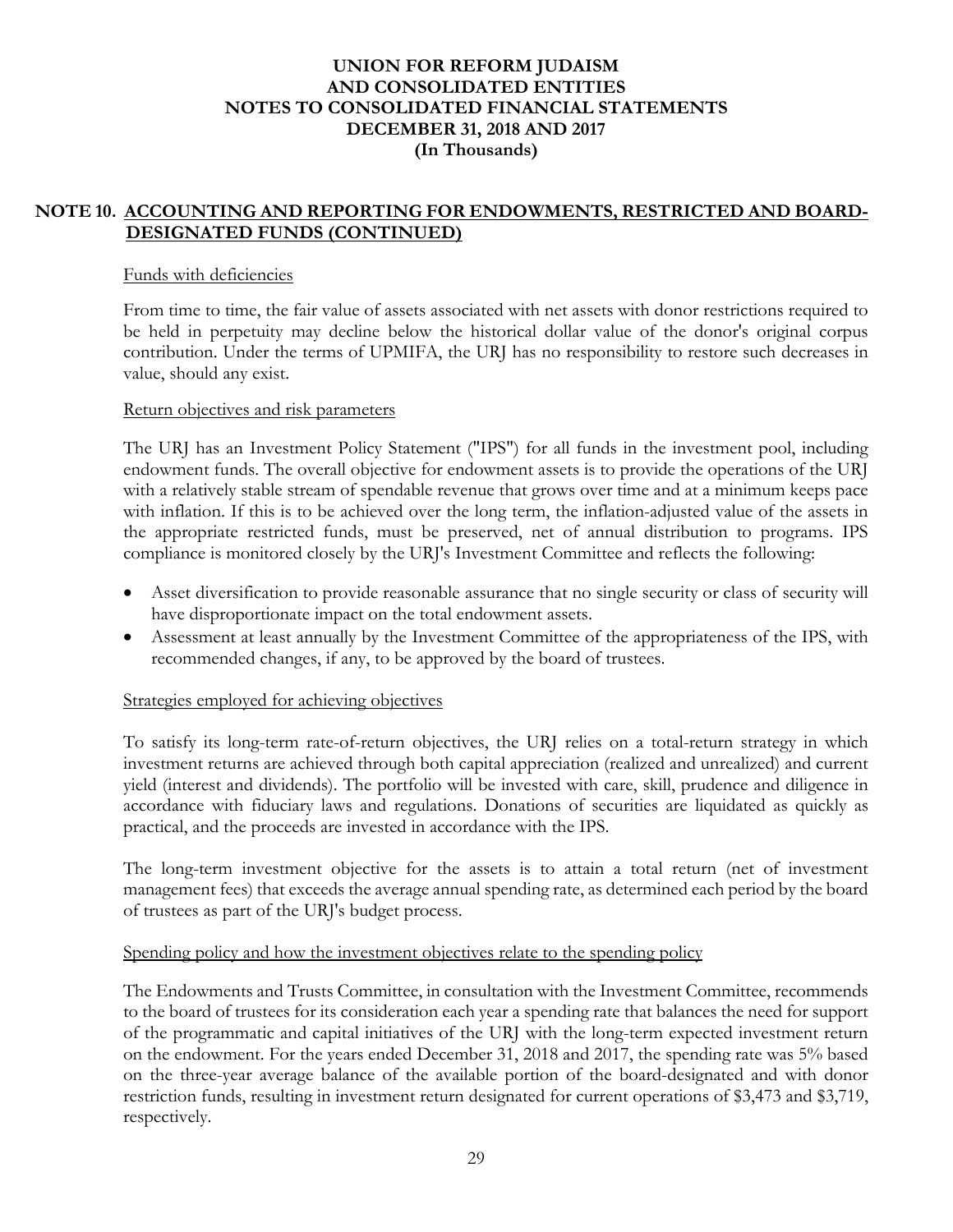#### **NOTE 11. RETIREMENT PLANS**

#### Defined-benefit retirement plan

The URJ has a contributory, defined-benefit retirement plan (the "Plan") covering certain of its employees and employees of several affiliates. Plan assets are held in investment accounts operated in trust by various financial institutions. Effective June 30, 2009, the Plan's sponsor has frozen participation and benefit accruals.

The following table sets forth the Plan's funded status and the amounts recognized in the URJ's consolidated financial statements at December 31, 2018 and 2017:

|                                                                                                           | 2018                    | 2017                     |
|-----------------------------------------------------------------------------------------------------------|-------------------------|--------------------------|
| Actuarial present value of benefit obligations:<br>Accumulated benefit obligation                         | 17.545                  |                          |
| Projected benefit obligation<br>Fair value of Plan assets                                                 | (17,545)<br>У<br>17,138 | (17,990)<br>Y.<br>18,749 |
| Funded status                                                                                             | (40)                    | 759                      |
| Prepaid pension costs (accrued pension liability) in the<br>consolidated statements of financial position | <u>+40 </u>             | עכ'                      |

Amounts recognized in changes in net assets without donor restrictions for the years ended December 31, 2018 and 2017 are as follows:

|                       | 2018 |         |  |       |
|-----------------------|------|---------|--|-------|
| Net gains (losses)    |      | (1,965) |  | 1,382 |
| Change in assumptions |      | 136.    |  | 399)  |
|                       |      | 829     |  | 983   |

Components of net periodic benefits cost for the years ended December 31, 2018 and 2017 are as follows:

|                              | 2018     |         |  |  |
|------------------------------|----------|---------|--|--|
| Interest cost                | 721<br>S | 773     |  |  |
| Expected loss on Plan assets | (1,323)  | (1,246) |  |  |
| Amortization of net loss     | 25       |         |  |  |
| Net periodic pension cost    |          | (418)   |  |  |
| Benefits paid                |          |         |  |  |

As of December 31, 2018 and 2017, the net loss not yet recognized as a component of net periodic pension cost was \$4,246 and \$2,503, respectively.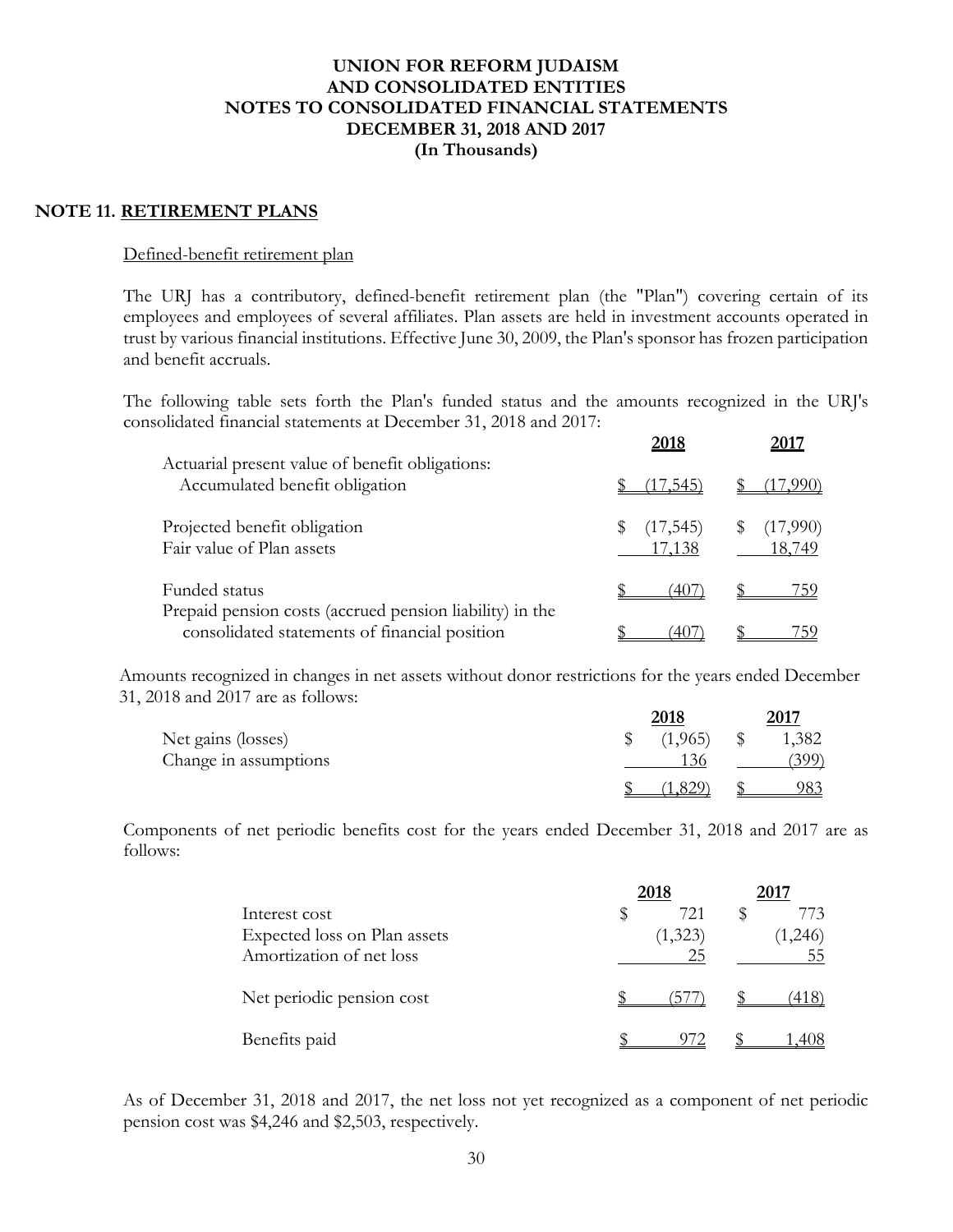#### **NOTE 11. RETIREMENT PLANS (CONTINUED)**

Defined-benefit retirement plan (continued)

Weighted-average assumptions:

|                                | 2018     | 2017     |
|--------------------------------|----------|----------|
| Discount rate                  | $4.25\%$ | $4.25\%$ |
| Expected return on Plan assets | $7.50\%$ | 7.50%    |
| Rate of compensation increase  | N/A      | N/A      |

Investments of Plan assets will be made for the purpose of providing retirement reserves for the present and future benefit of participants of the Plan. The assets are invested with the care, skill and diligence a prudent person acting in this capacity would exercise to comply with all objectives outlined herein, the Investment Advisers Act of 1940, and all other governing statutes.

The URJ's investment objective is to provide a balance among capital appreciation, preservation of capital, and current income, and to achieve an average annual return on all pension assets sufficient enough to meet its long-term pension obligations. High levels of risk are to be avoided; however, the trustees of the Plan recognize that some risk is warranted to allow the investment manager the opportunity to achieve the satisfactory long-term results consistent with the objectives of the Plan.

The trustees of the Plan have discretion as to the asset allocation decisions of the total Plan assets and have put in place a strategy to increase the asset allocation to fixed income as the funding status increases. As of December 31, 2018, the target allocations were as follows:

At the end of each year, the fair value of total Plan assets held was as follows:

|                           | December 31, |  |       |  |
|---------------------------|--------------|--|-------|--|
|                           | 2018         |  | 2017  |  |
| Cash and cash equivalents |              |  |       |  |
| Certificates of deposit   | 200          |  | 200   |  |
| Mutual funds:             |              |  |       |  |
| Bond funds                | 12,829       |  | 9,289 |  |
| Equity funds              | 3,851        |  | 9,010 |  |
| Group annuity contract    | 258          |  | 244   |  |
|                           |              |  |       |  |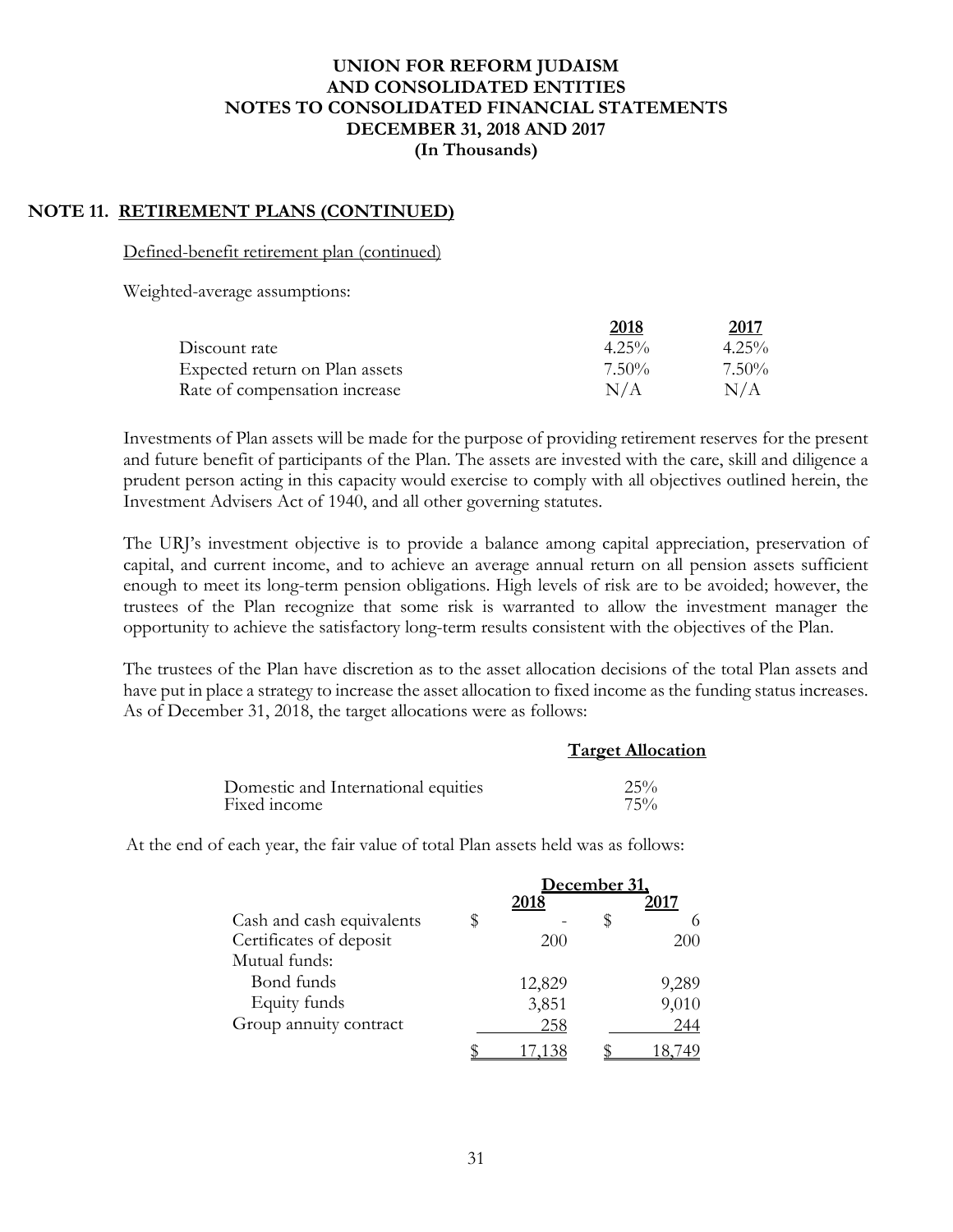## **NOTE 11. RETIREMENT PLANS (CONTINUED)**

Defined-benefit retirement plan (continued)

Substantially all of the Plan's asset investments were classified within Level 1 of the fair value hierarchy at December 31, 2018 and 2017.

No contributions were required to be made by the URJ to the Plan for the years ended December 31, 2018 and 2017.

The following table illustrates the estimated future benefit payments expected to be paid to Plan participants:

| Year ending<br>December 31, | <b>Expected</b><br><b>Benefit</b><br><b>Distributions</b> |
|-----------------------------|-----------------------------------------------------------|
|                             |                                                           |
| 2019                        | \$<br>1,327                                               |
| 2020                        | 949                                                       |
| 2021                        | 977                                                       |
| 2022                        | 988                                                       |
| 2023                        | 896                                                       |
| 2024-2028                   | 5,242                                                     |
|                             |                                                           |

There was no pension expense for the years ended December 31, 2018 and 2017.

#### Multi-employer retirement plan

The URJ participates in a multi-employer retirement plan ("Multi-employer Plan") sponsored by the Reform Pension Board. Certain URJ staff member rabbis, cantors, and other senior staff participate in the Multi-employer Plan. Total expense for such plan for the years ended December 31, 2018 and 2017, was \$1,465 and \$1,443, respectively.

### Defined-contribution plan

The URJ has a defined-contribution retirement plan ("403(b) Plan") under Section 403(b) of the Internal Revenue Code which permits employees to make voluntary contributions to the 403(b) Plan for which the URJ may make a matching contribution of up to 3% of base salary for each eligible participant. Total plan expense for the years ended December 31, 2018 and 2017, was \$245 and \$181, respectively. The URJ, at its discretion, may choose to make an additional 2% contribution (of base salary) each year on behalf of its eligible employees. The additional amounts contributed were \$300 and \$139, for the plan years 2018 and 2017, respectively.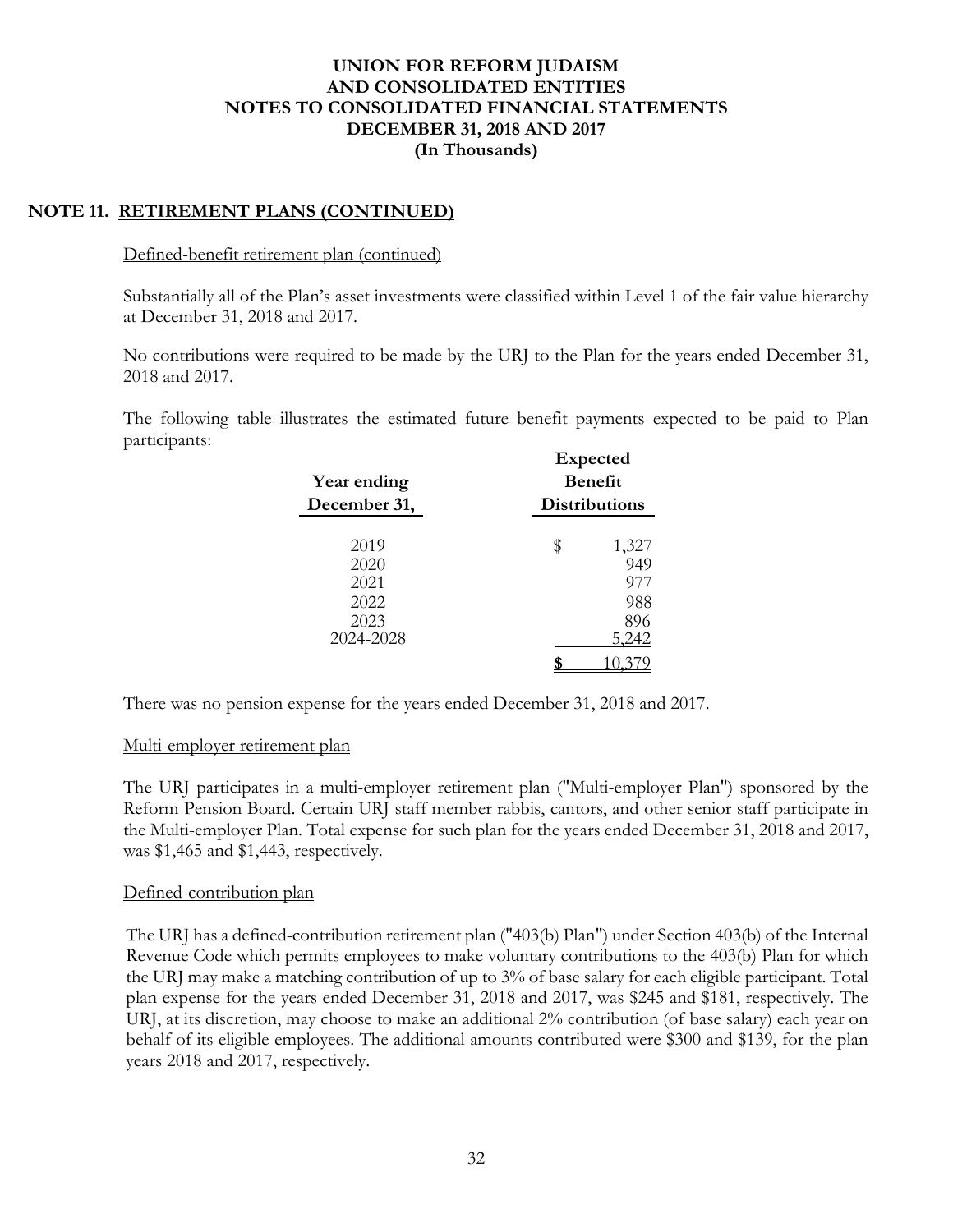#### **NOTE 12. CREDIT RISK**

Financial instruments that potentially subject the URJ to concentrations of credit risk consist principally of cash and cash equivalents and investment accounts that are deposited in financial institutions in amounts which, from time to time, may exceed federal insurance limits. However, management believes that the URJ does not face a significant risk of loss on these accounts.

#### **NOTE 13. RELATED-PARTY TRANSACTIONS**

The URJ provides various support services, including, but not limited to, providing payroll and fringe benefits, for several unconsolidated, affiliated organizations. These services are billed to the respective affiliated organization and amounted to \$1,495 and \$1,246 for the years ended December 31, 2018 and 2017, respectively.

At the end of each year, affiliate receivables consisted of the following and are included in "Accounts and loans receivable, net" in the accompanying consolidated statements of financial position:

|                                            | December 31. |      |  |     |
|--------------------------------------------|--------------|------|--|-----|
|                                            |              | 2018 |  |     |
| Women of Reform Judaism, the Federation of |              |      |  |     |
| Temple Sisterhoods                         |              | -296 |  | 149 |
| Association of Reform Jewish Educators     |              |      |  |     |
|                                            |              |      |  |     |

#### **NOTE 14. OPERATING LEASES**

The URJ has entered into operating leases primarily for real estate. These leases have remaining terms of one to six years, and often include one or more options to renew at fair rental value. The operating leases are included on the URJ's consolidated statement of financial position as of December 31, 2018. Based on the present value of the lease payments for the remaining lease terms of the URJ's existing leases, the URJ recognized right-of-use assets and operating lease liabilities of \$1,086 and \$1,528, respectively, as of December 31, 2018.

Rent expense amounted to \$811 and \$804 for the years ended December 31, 2018 and 2017, respectively.

Because the rate implicit in each lease is not readily determinable, the URJ uses an incremental borrowing rate to determine the present value of the lease payments.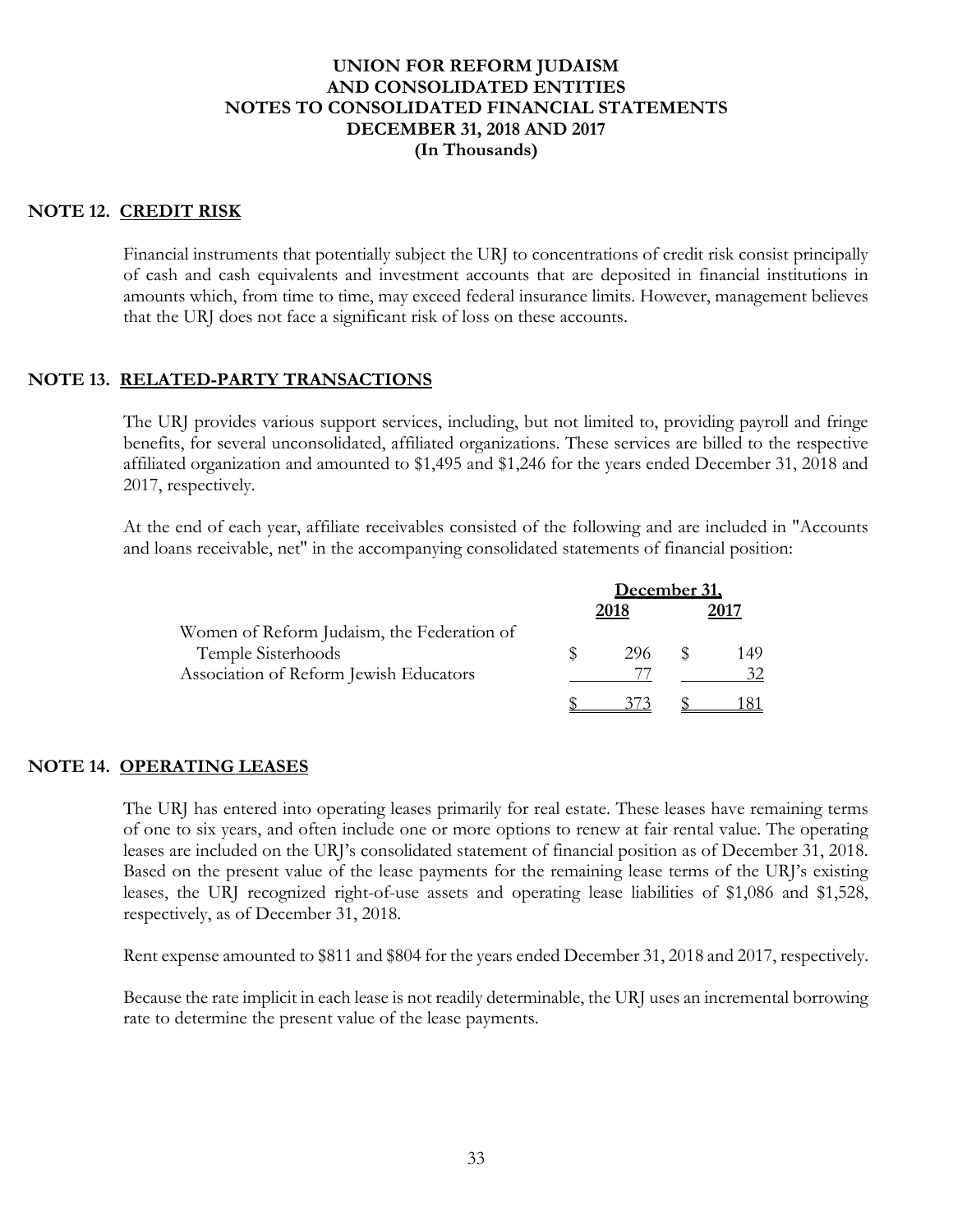### **NOTE 14. OPERATING LEASES (CONTINUED)**

Information related to the URJ's right-of-use assets and related lease liabilities were as follows:

## **Year ended December 31, 2018**

| Cash paid for operating lease liabilities              | \$811   |
|--------------------------------------------------------|---------|
| Right-of-use assets obtained in exchange for operating |         |
| lease obligations                                      | \$1,086 |
| Weighted-average remaining lease term                  | 6 years |
| Weighted-average discount rate                         | $6.0\%$ |

Maturities of lease liabilities as of December 31, 2018, are as follows:

| Year ending<br>December 31, |           |
|-----------------------------|-----------|
| 2019                        | \$<br>586 |
| 2020                        | 487       |
| 2021                        | 345       |
| 2022                        | 293       |
| 2023                        | 293       |
| Thereafter                  | 196       |
|                             | 2,200     |
| Less imputed interest       |           |
|                             |           |

### **NOTE 15. COMMITMENTS AND CONTINGENCIES**

#### Facility use commitment

The URJ has entered into an agreement for the use of college space for summer camps in California. The URJ is committed to pay a minimum of \$1,922 for the use of the space in 2019.

#### Convention agreements

The URJ has entered into multiple agreements for the use of hotel and conference space for the North American Biennial and the NFTY Convention. The agreements stipulate that in the event of a cancellation the URJ would be subject to certain cancellation fees, which would be substantially covered by insurance.